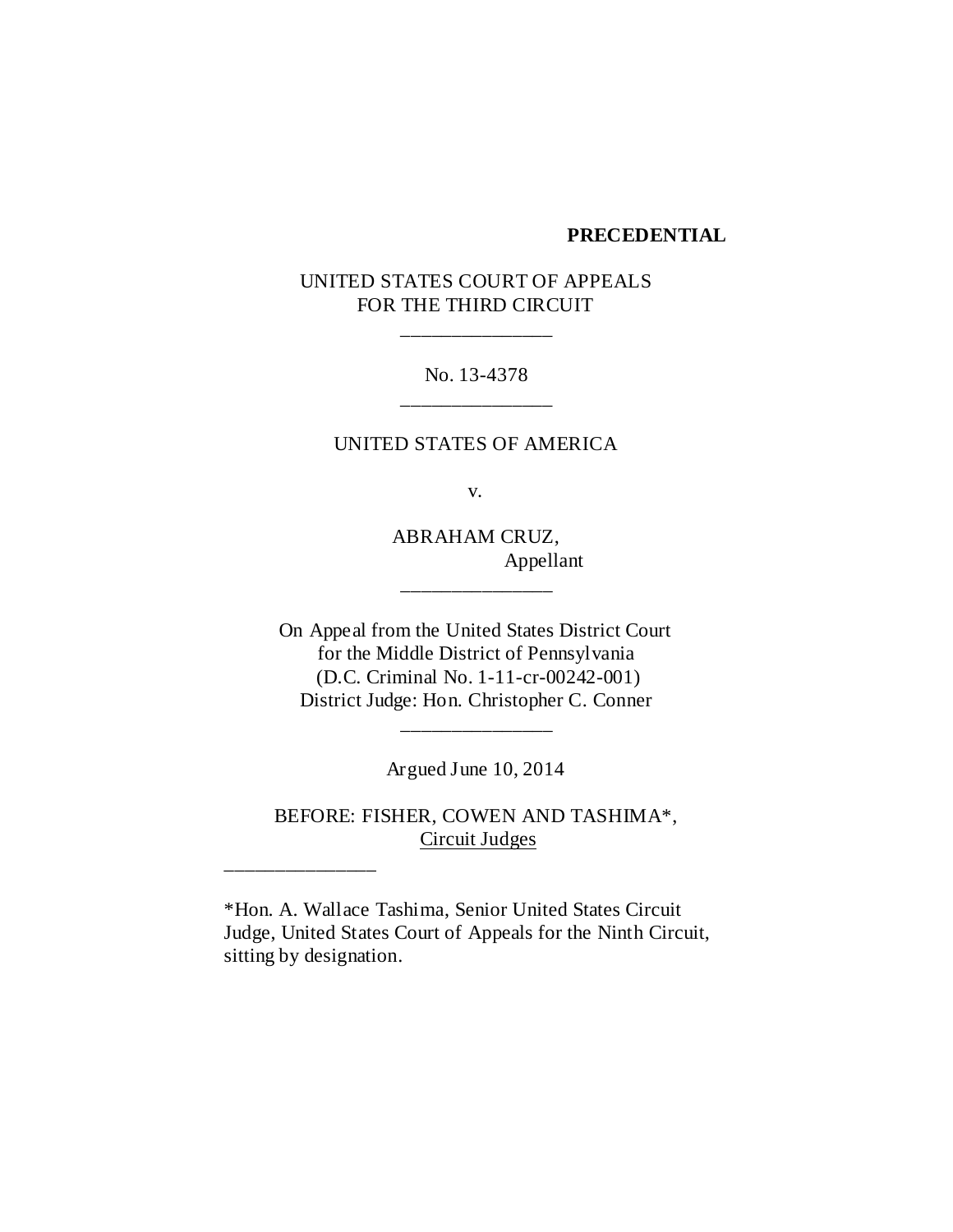(Filed: July 10, 2014)

Frederick W. Ulrich, Esq. (Argued) Office of the Federal Public Defender 100 Chestnut Street, Suite 306 Harrisburg, PA 17101

Counsel for Appellant

Stephen R. Cerutti, II, Esq. (Argued) Kim D. Daniel, Esq. Office of the United States Attorney 228 Walnut Street, P.O. Box 11754 220 Federal Building and Courthouse Harrisburg, PA 17108

Counsel for Appellee

# **OPINION** \_\_\_\_\_\_\_\_\_\_\_\_\_\_\_

\_\_\_\_\_\_\_\_\_\_\_\_\_\_\_

COWEN, Circuit Judge.

We here confront an issue of first impression: whether the Government, pursuant to the Supreme Court's decision in *United States v. Sell*, 539 U.S. 166 (2003), can have a sufficiently important interest in forcibly medicating a defendant to restore his mental competency and render him fit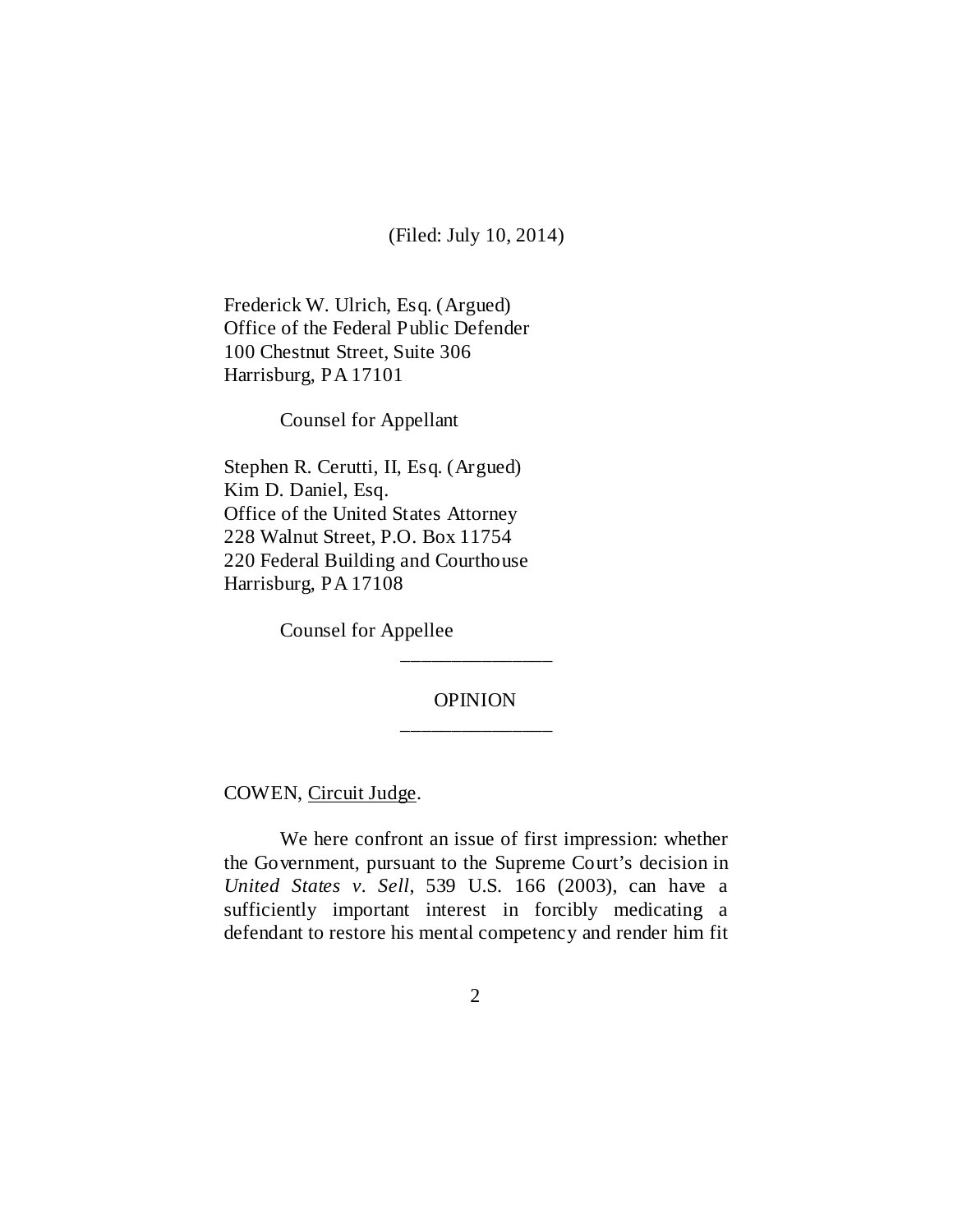to proceed with sentencing. Under the facts presented in this case, we answer that question in the affirmative and we will affirm.

## **I.**

#### **A.**

Cruz was arrested in August of 2011 and indicted on one count of assaulting, resisting, or impeding Social Security Administration ("SSA") employees, a violation of 18 U.S.C. § 111 ("Count I"), and two counts of threatening a federal law enforcement officer, violations of 18 U.S.C. § 115 (respectively, "Count II" and "Count III"). The District Court granted Cruz a judgment of acquittal on Count I, and a jury returned guilty verdicts on Count II and Count III.

In August of 2012, after the District Court received but before Cruz could raise objections to the pre-sentence investigation report ("PSR"), the Government raised concern about and moved for a determination of Cruz's competency.<sup>[1](#page-2-0)</sup> Its motion was granted, and Cruz was evaluated by Dr. William J. Ryan, a forensic psychologist working for the Federal Bureau of Prisons ("BOP"). Dr. Ryan, as reflected in a report submitted to the District Court, concluded that Cruz was mentally incompetent because he suffered from

<span id="page-2-0"></span> $1$  The Government sought a competency determination at this stage of the proceedings because "Franklin County prison officials [had] complained about Cruz's behavior." (App. 69.)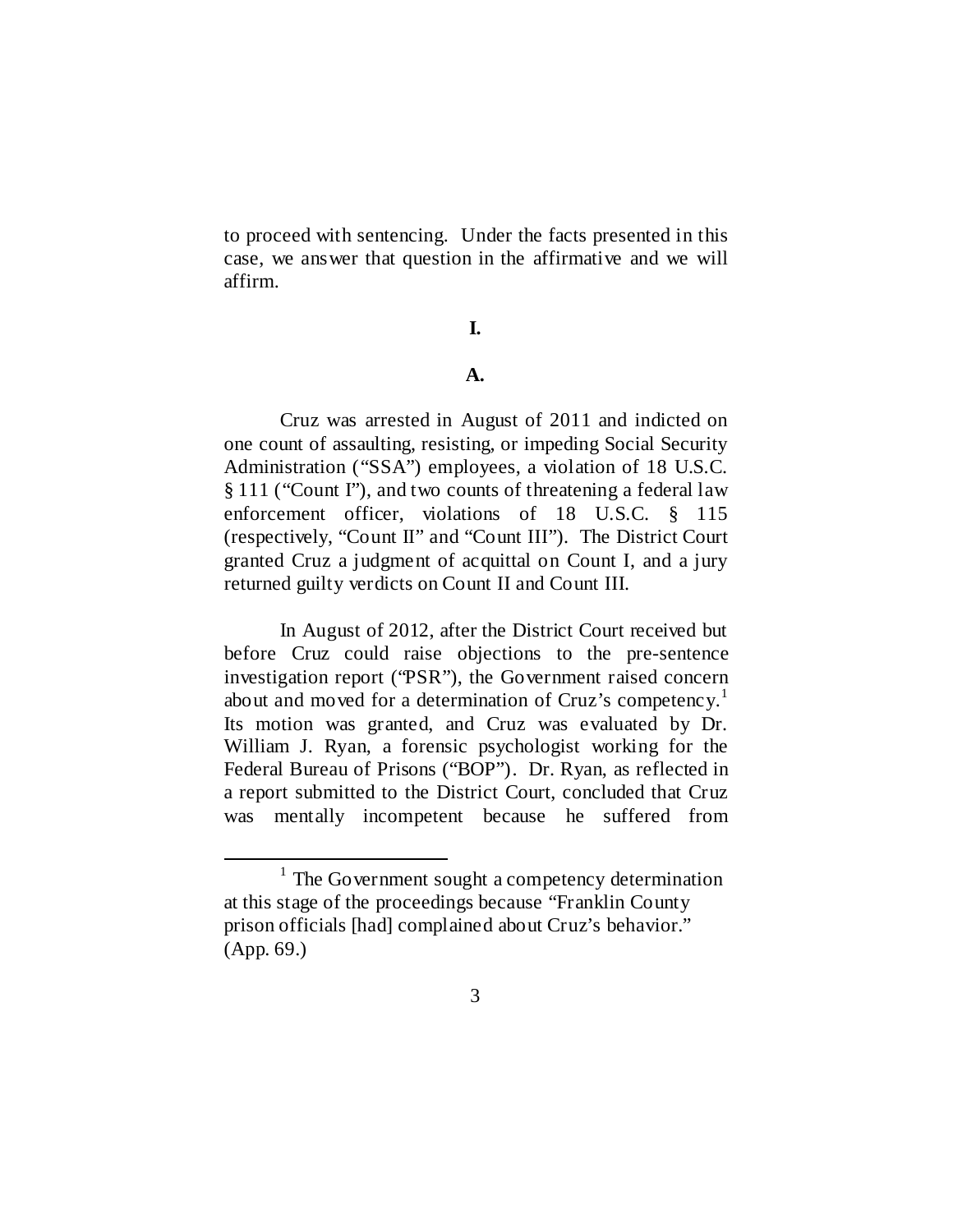schizophrenic disorder, bipolar type. Upon receipt of Dr. Ryan's report, the District Court scheduled a competency hearing. Following that hearing, it concluded that Cruz was mentally incompetent and found that he could not proceed with sentencing.

The District Court received a second competency evaluation and report from the BOP in May of 2013, which was co-authored by forensic psychologist Angela Weaver and BOP staff psychologist Robert Lucking. Drs. Weaver and Lucking concurred with Dr. Ryan's diagnosis, noted Cruz's ongoing refusal to take anti-psychotic medication recommended by BOP personnel, and concluded that without such medication Cruz would remain mentally incompetent. They also concluded that "there is a substantial probability that [his] competency can be restored with a period of" forced medication. (App. 70.) The Weaver/Lucking report included a proposed treatment plan and a request that the Government seek a court order under *Sell*, authorizing the BOP to medicate Cruz involuntarily.

## **B.**

The Government filed a motion on May 29, 2013, seeking an order authorizing the BOP to medicate Cruz against his will. (*See* App. 68-142.) The papers filed by the Government included, *inter alia*, its "Omnibus Motion and Brief," related exhibits, and, pursuant to the District Court's local rules, a certificate indicating that Cruz's lawyer was contacted and expressed Cruz's non-concurrence in the motion. The Omnibus Motion and Brief made clear that the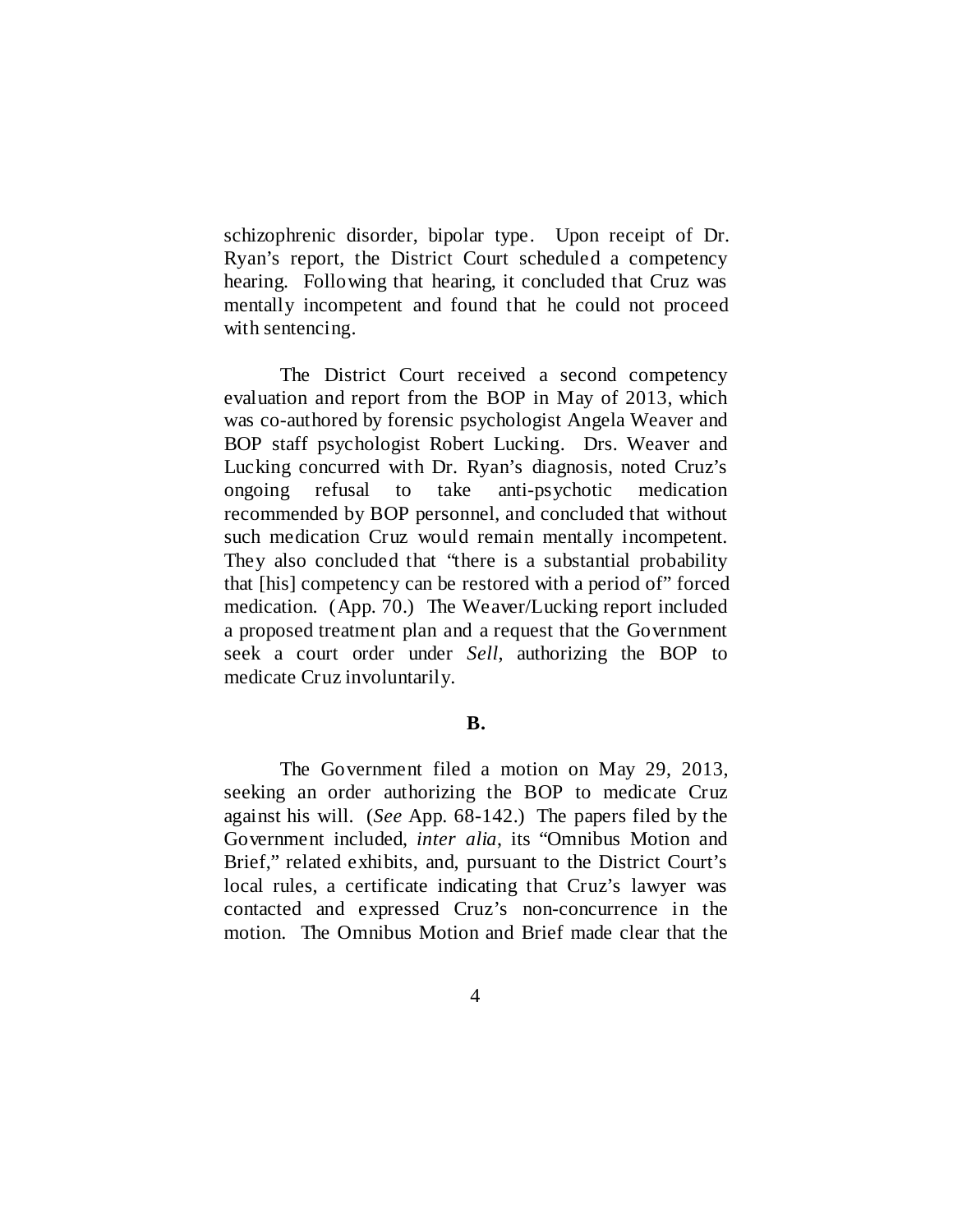Government sought two forms of relief: first, a hearing pursuant to *Sell*; and second, following the hearing, a court order authorizing forced medication.

The District Court promptly scheduled an evidentiary hearing, which was continued three times (twice at Cruz's request) and ultimately held on October 22, 2013. In the intervening five months—i.e., the period following the May 29, 2013 filing of the motion and preceding the October 22, 2013 hearing—Cruz failed to file a petition, motion, brief, or other document indicating that he opposed the Government's ultimate request for relief.

The District Court began the October 22, 2013 hearing by informing the parties that it was "held pursuant to the Supreme Court decision in *Sell v. United States*" and providing "the *Sell* criteria sort of as a backdrop to the testimony" that would be presented. (App. 145, 147.) It reminded the parties that "involuntary medication of nondangerous individuals should only occur when four conditions are satisfied" and recited those factors for their benefit:

> First, the court must find that important governmental interests are at stake. Second, the court must conclude that involuntary medication will significantly further those interests, and this second factor includes determining that medication is substantially likely to render the defendant competent and that the treatment is unlikely to have side effects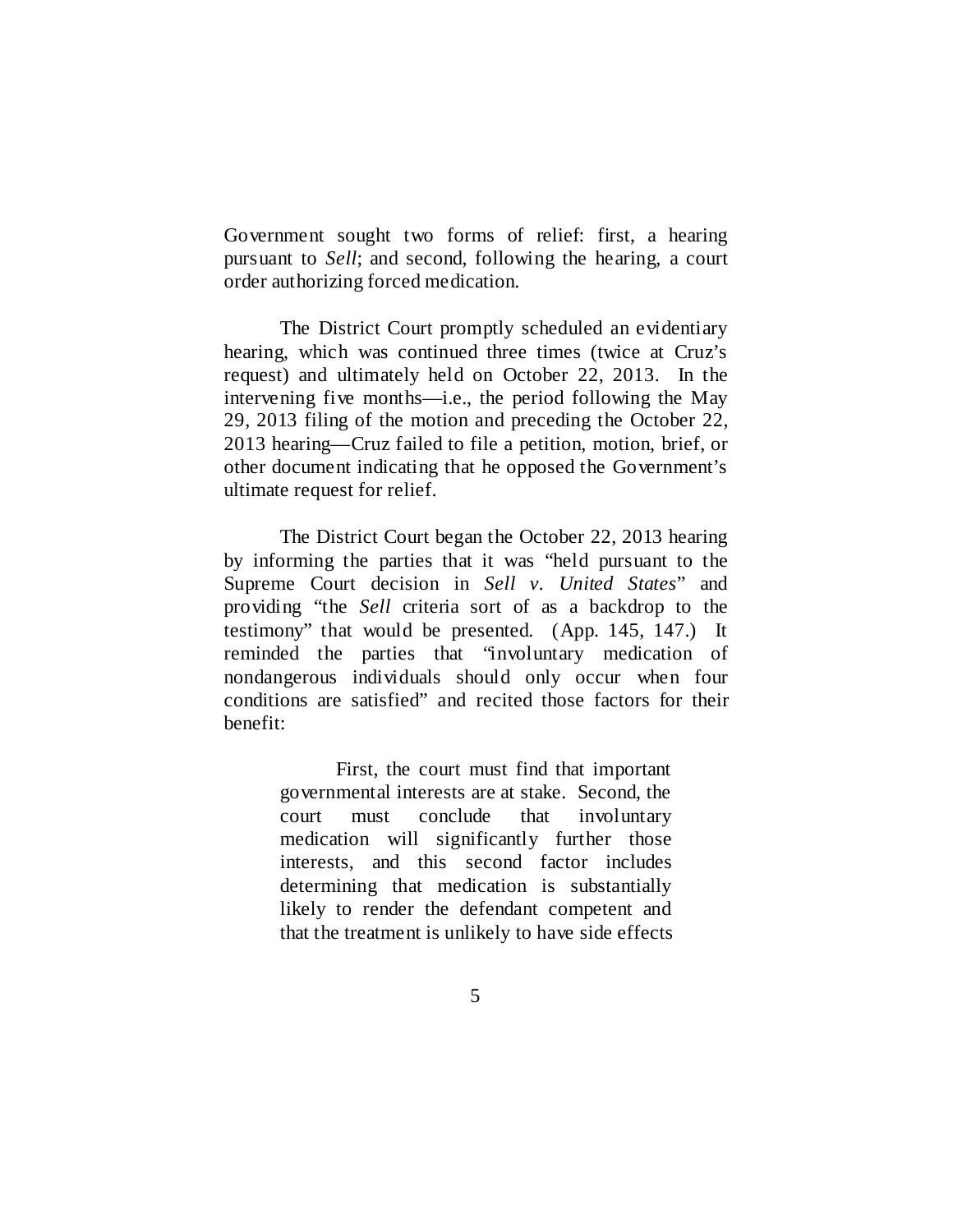that impair the defendant's ability to assist counsel.

Third, the court must determine that involuntary medication is necessary to further those interests because alternative[,] less intrusive treatments are unlikely to achieve the same results. And fourth, the court must find that involuntary medication is medically appropriate, or, in other words, in the patient's medical interests in light of his medical condition.

The first factor, whether the government has advanced sufficiently important interests to justify forcible medication, is a question of law, and the remaining three factors are factual questions which the government must prove with clear and convincing evidence . . . .

So in light of those factors and that background, . . . I'll turn to the government and ask . . . if [it] would like to present testimonial evidence in support of [its] motion.

(App. 147-49.)

Drs. Weaver and Lucking testified for the Government, which introduced, among other documents, both the PSR and the May 2013 Weaver/Lucking report. Cruz, who was represented by the Federal Public Defender, did not object to the introduction of either of those documents. However, he noted through counsel that he "didn't necessarily agree with that guideline range." (App. 229.)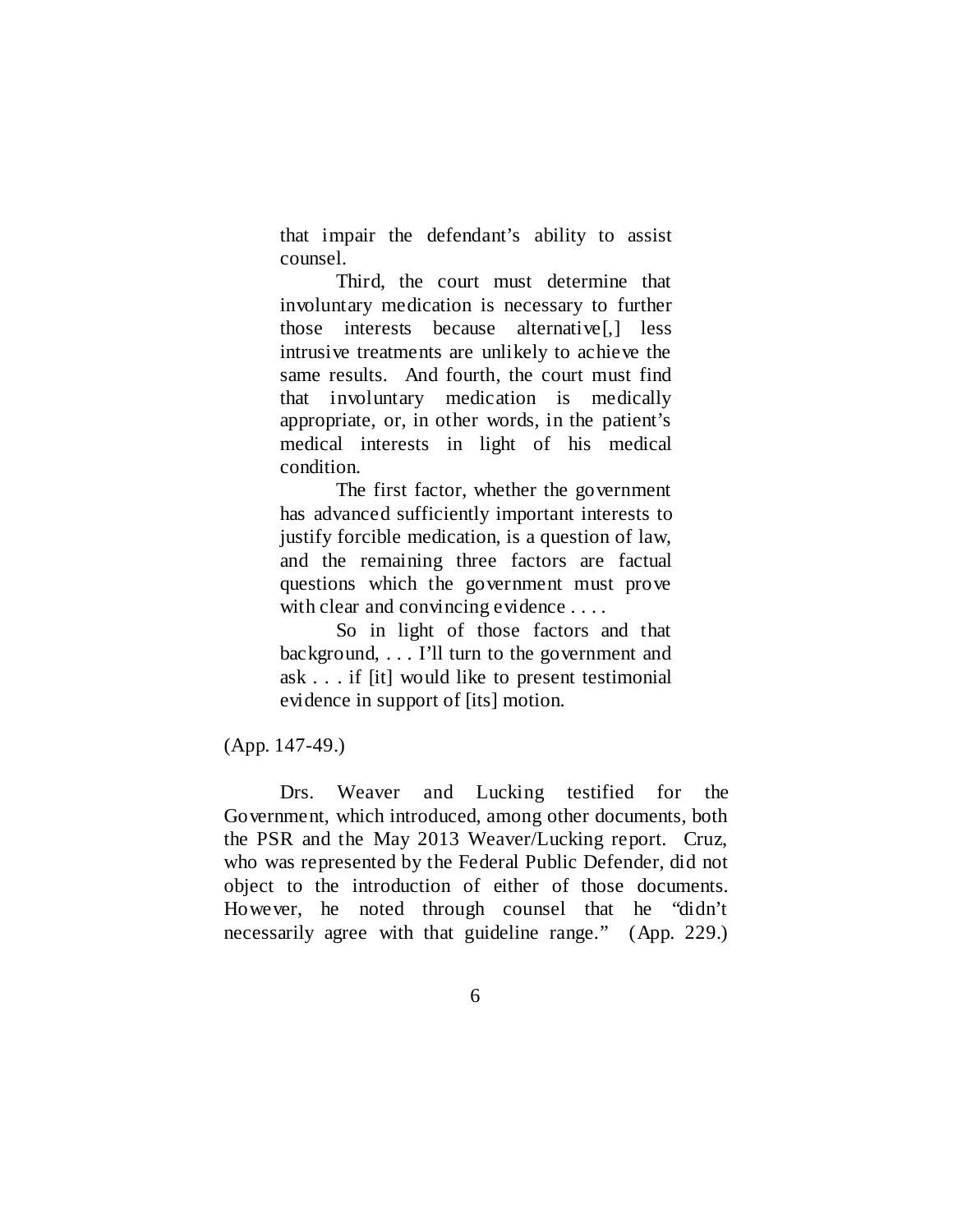Shortly thereafter, again acting through counsel, he declined the opportunity to present evidence at the hearing and stated that he "[did not] have any argument at [that] juncture." (App. 230.)

The District Court took the matter under advisement and two days later entered the order that is at issue on appeal. As there illustrated, the District Court considered the circumstances of Cruz's case and concluded that all four of the *Sell* criteria were satisfied. Its analysis of the first criterion, which is central to this appeal, rested on two legs.

First, the District Court concluded that a sufficiently important government interest was at stake because "[r]endering a defendant competent for sentencing enables not only the government, but also the court and the defendant himself, to ensure that the defendant receives a sentence that accurately reflects the nature of his offense and his individual circumstances." (App. 7 (citing *United States v. Wood*, 459 F. Supp. 2d 451, 457-60 (E.D. Va. 2006)).) It further explained:

> Neither the Supreme Court nor the Third Circuit ha[s] promulgated a test to determine the seriousness of a crime, but other circuits have looked to the statutory maximum mandated for the offense or the applicable guidelines range. The Third Circuit in [*United States v.* ]*Grape*[, 549 F.3d 591, 600 (3d Cir. 2008),] determined that under either rubric, the defendant was accused of "serious" crimes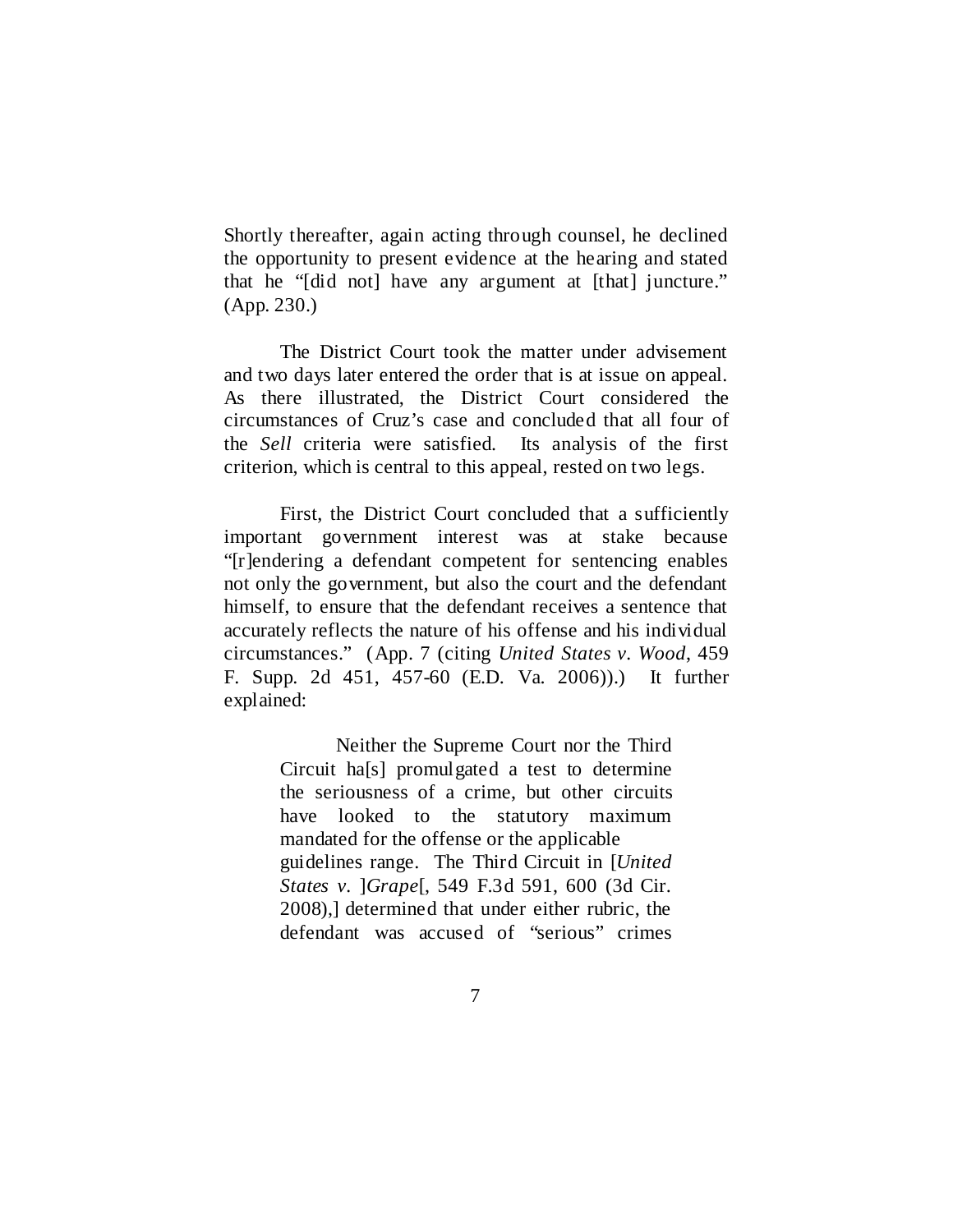because the crimes had statutory mandatory minimums of 10 and 15 years and the defendant had a guidelines range of 87 to 108 months<sup>[']</sup> imprisonment.

In the case *sub judice*, the draft presentence investigation report provisionally identifies a 10-year statutory maximum for each count and a guidelines range of 100 to 125 months['] imprisonment. Certainly, pursuant to the criteria set forth in *Grape*, Cruz was convicted of "serious" crimes and the government possesses a strong interest in rendering him competent for sentencing.

(App. 7-8 (citations omitted).)<sup>[2](#page-7-0)</sup>

Second, the District Court found that no special circumstances lessened the importance of the Government's interest. It noted that *Sell* identified two examples of such special circumstances: "(1) when the defendant has already been incarcerated for a significant period of time; or (2) whether there is a possibility of future civil commitment." (App. 8.) But it concluded that neither of those circumstances were present here.

<span id="page-7-0"></span> $2$  The District Court was "mindful . . . that neither party . . . had the opportunity to lodge objections to the presentence investigation report's findings" and noted that it had not "yet . . . consider[ed] the many circumstances that may contribute to Cruz's ultimate sentence." (App. 5 n.1.)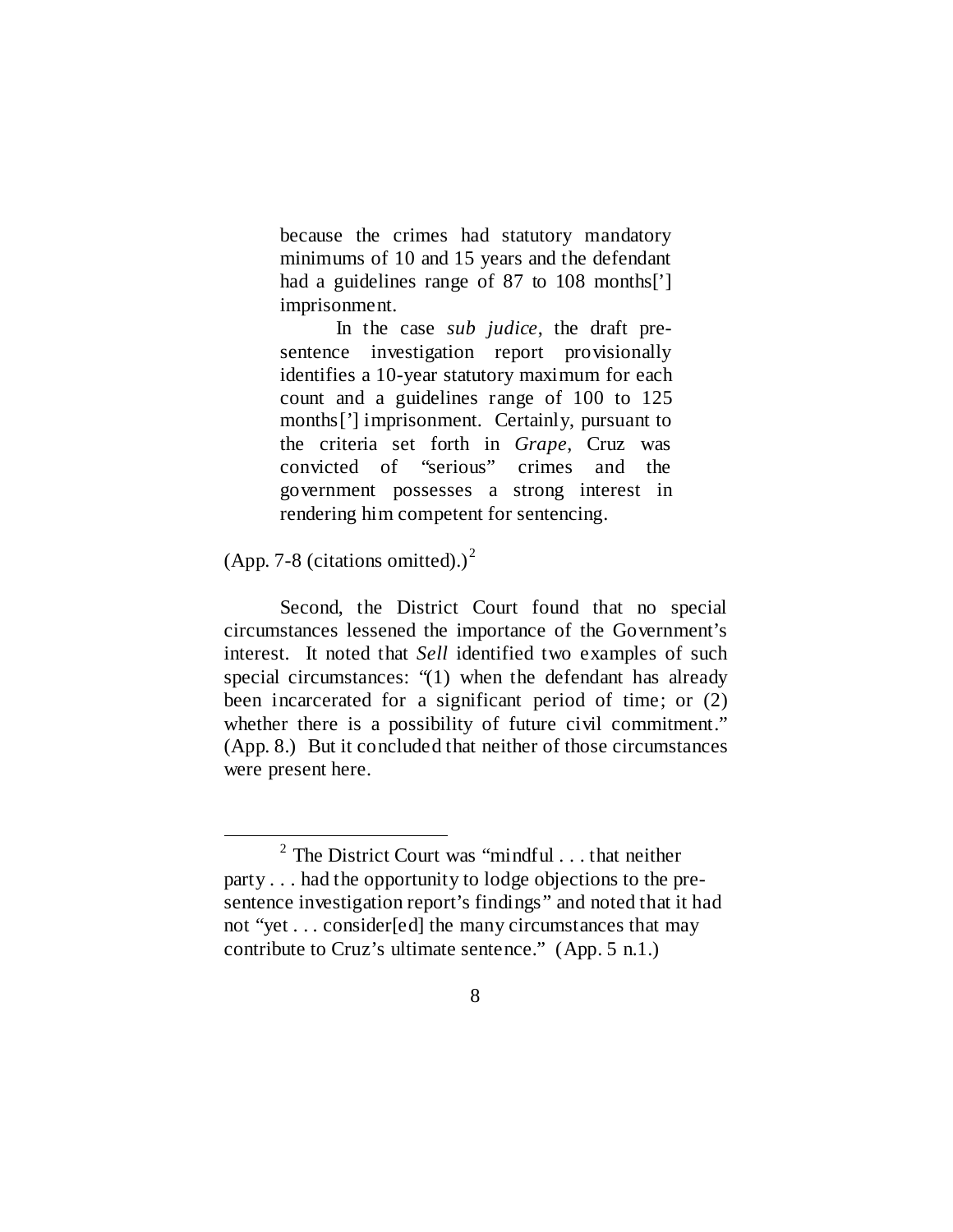With respect to the length of Cruz's incarceration, the court concluded that he had not been incarcerated for a significant amount of time. It cited and discussed *Grape*, where this Court noted that the defendant had been incarcerated for approximately three and half years but "reasoned that in light of [his] potential sentence, he would still need to serve a majority of his sentence if convicted." (*Id.* (citing *Grape*, 549 F.3d at 602).) The *Grape* court concluded as a matter of law that that defendant had not been incarcerated for a significant amount of time. By analogy, the District Court reached the same conclusion here. It reasoned that Cruz, who had been incarcerated for only two years, might still need to serve the majority of his sentence. When reaching that conclusion, the District Court relied principally upon the PSR, which "provisionally identifie[d] a 10-year statutory maximum for each count and a guidelines range of 100 to 125 months['] imprisonment." (*Id.*)

With respect to the possibility of future civil confinement, the District Court examined the statutes that might authorize such confinement, 18 U.S.C. § 4246 and 50 Pa.C.S. § 7301, and noted each statute's prerequisites to civil confinement. Importantly, 18 U.S.C. § 4246 required "a substantial risk of bodily injury to another person or serious damage to property of another" while 50 Pa.C.S. § 7301 required a showing of "clear and present danger or harm to others or to himself." In light of those prerequisites, the District Court made note of record evidence that called into question the likelihood that Cruz could be civilly committed. Although "the [PSR] indicate [d] that Cruz has a lengthy criminal history involving numerous acts of violence and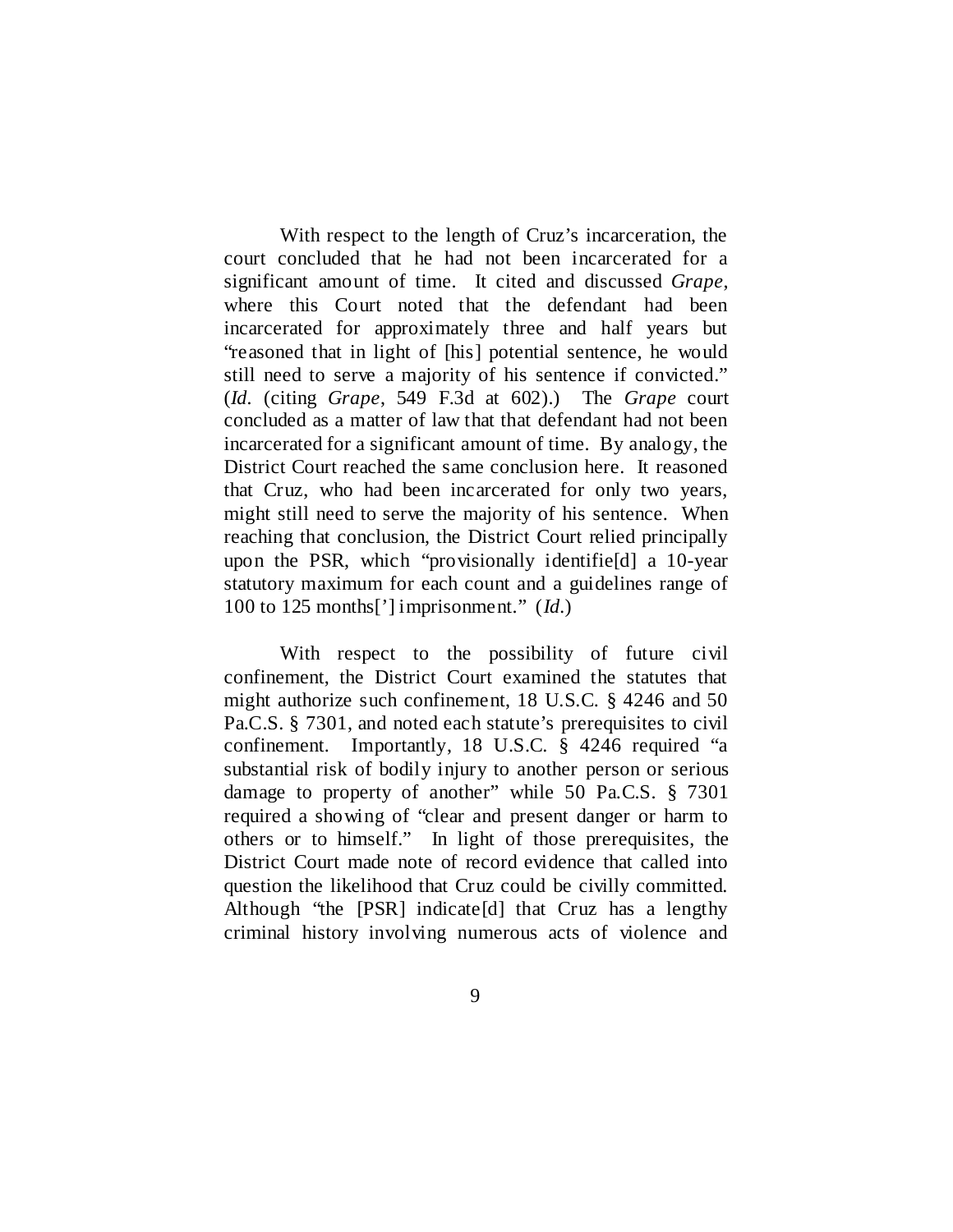threats of violence," and although "[e]ntries from the [BOP]'s Psychology Data System . . . indicat [ed] that Cruz ha[d] continued to threaten violence against others," "[t]he May 2013 evaluation explicitly state[d] that Cruz ha[d] not posed a threat to himself or others . . . and does not pose a risk of committing serious harm to others." (App. 9-10.) The District Court characterized the conflict in the record as "[u]ncertainty surrounding the" likelihood that "Cruz [could] be civilly committed" in the future and concluded that such uncertainty did "not materially diminish" and "clearly [did] not undermine" the Government's interest in restoring Cruz's mental competency to render him fit to proceed with sentencing. (App. 10.)

### **C.**

Cruz moved for a stay of the District Court's order on October 29, 2013. In the brief filed in support of that motion ("Stay Brief"), he conceded that "the government has an interest in sentencing a convicted defendant." (Supplemental App. 9.) However, he argued that the District Court erred in finding that special circumstances did not lessen the importance of the Government's interest.

Cruz first argued that the District Court erred when it concluded that he had not been incarcerated for a significant amount of time. He disagreed with the District Court's reliance on the PSR, and he argued that such reliance was inappropriate because he had not yet had an opportunity to object to the Guidelines, argue for relevant departures, or raise other considerations under 18 U.S.C. § 3553(a).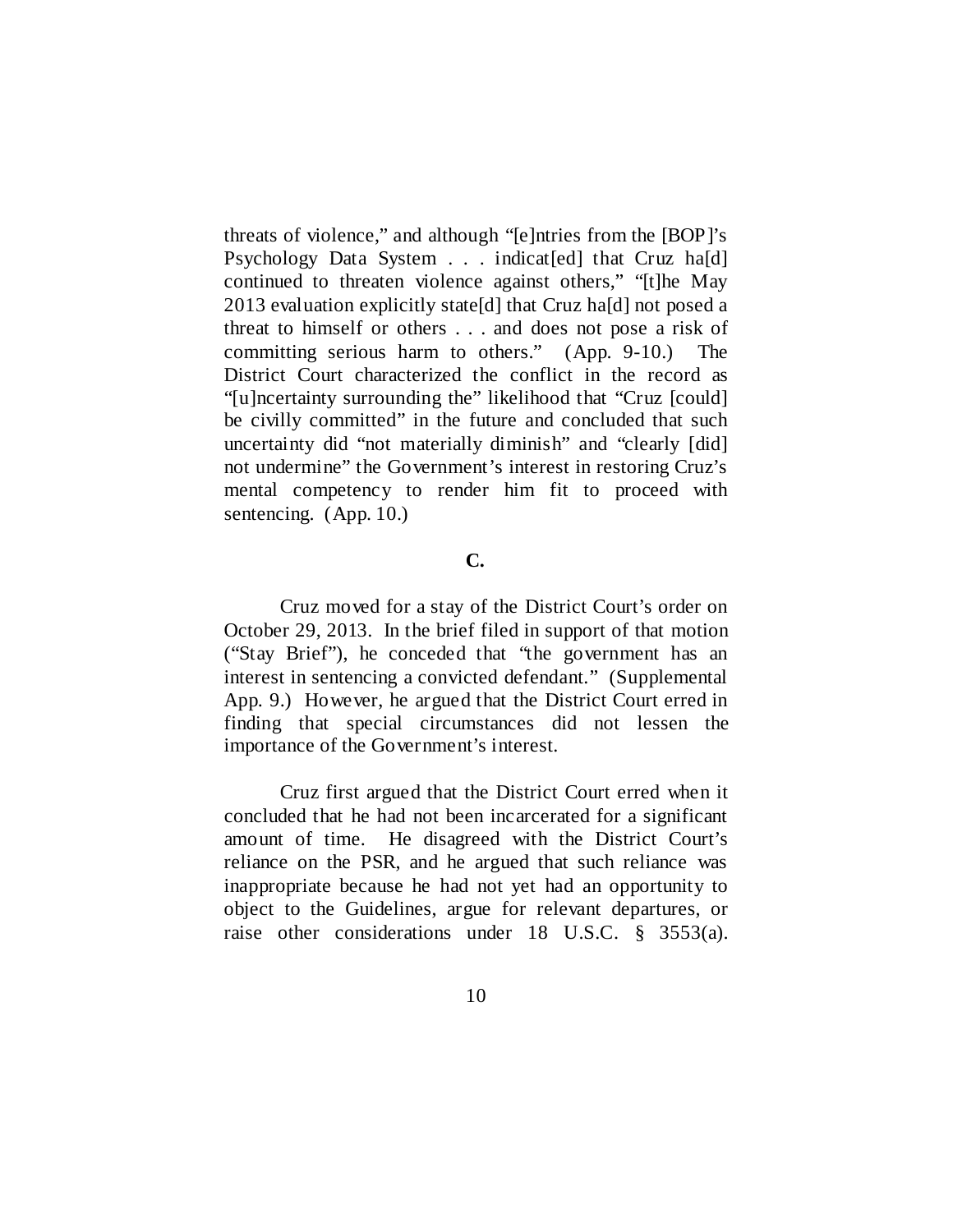Specifically, he argued that it was unclear whether he needed to serve a majority of his sentence. (Supplemental App. 6.)

He also argued, with specific reference to both 18 U.S.C. § 4246 and 50 Pa.C.S. § 7301, that "it is quite possible that [he] could be civilly committed in the future." (*Id.*) He failed, however, to flesh out that argument by either developing it further or citing relevant legal sources.

The Government did not oppose Cruz's stay motion, which the District Court granted. Thereafter, Cruz filed this appeal.

#### **II.**

We pause here to restate the arguments that Cruz presents on appeal and to draw a roadmap for our analysis. Cruz argues that the District Court erred when it authorized the BOP to forcibly administer antipsychotic medication because the first *Sell* criterion, which concerns the importance of the Government's interest in restoring his competency, was not adequately established. He raises five arguments that bear on that issue.

First, he argues that the Government's interest in restoring his competency is less than that shown in other cases (e.g., *Grape* and *Sell*) because, here, the Government merely seeks to restore his mental competency for sentencing. He thus seeks to distinguish his case from the vast majority of cases under *Sell*, where the Government seeks to restore a defendant's competency before trial has begun. He then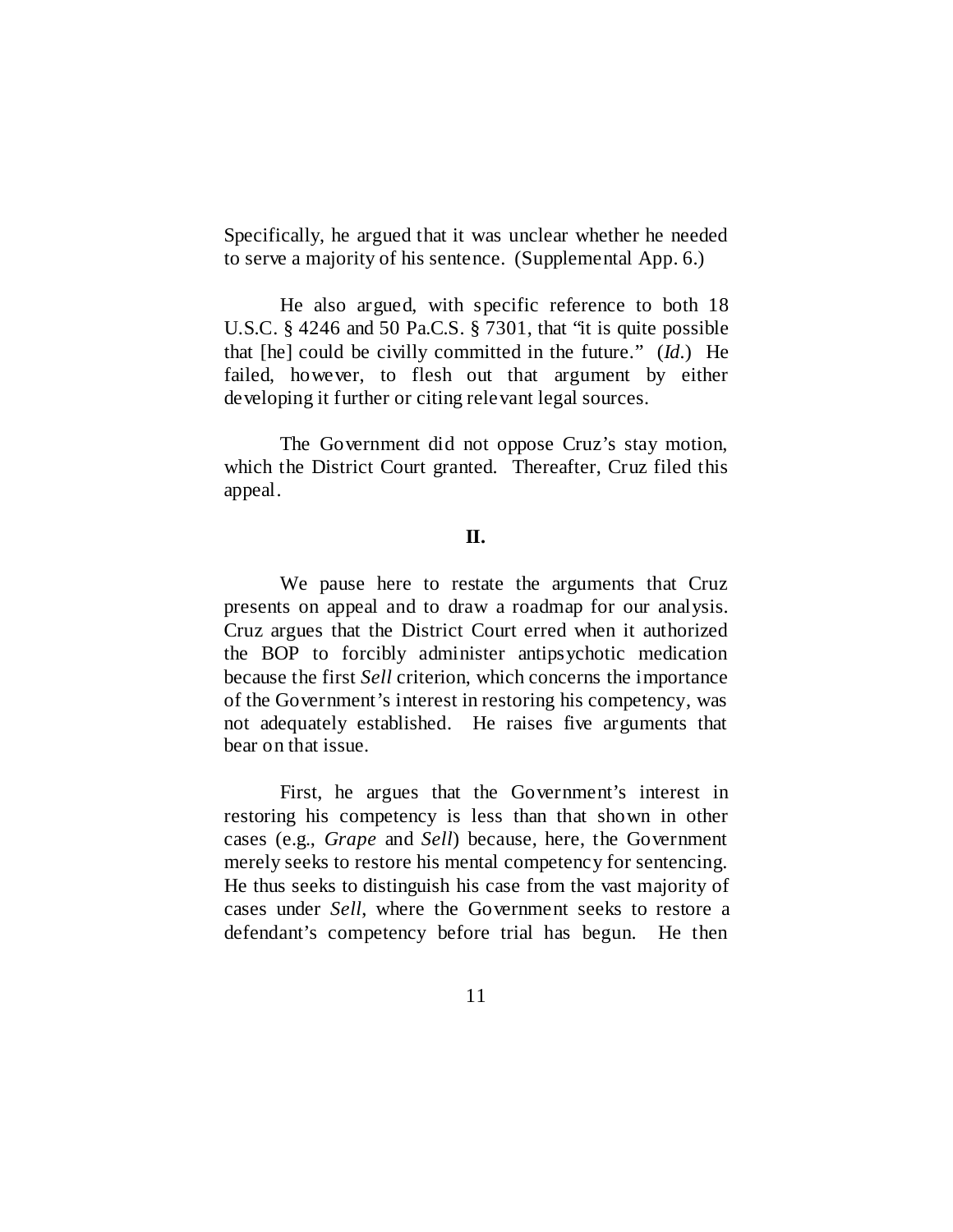argues that the Government lacks an important interest here because the crimes at issue, violations of 18 U.S.C. § 115, are less serious than the crimes that were at issue in *Grape* and *Sell*.

Cruz next raises arguments that concern the District Court's reference to and, in some sense, reliance on the PSR. He contends that such reliance was misplaced because he had not yet had an opportunity to object to the Guidelines range calculated in the PSR, which was based on a career-offender enhancement. He also finds fault with the District Court for relying on the PSR because it does not take into account his mental health status, which could serve as a basis for either a downward departure or variance.

Finally, he states that it is very likely that he will be civilly committed to a suitable facility for care and treatment and that such likelihood constitutes a special circumstance that undermines the Government's interest.

The Government responds that Cruz failed to raise these issues before the District Court and urges us to review those issues only for plain error. *Cf.* FED. R. CRIM. P. 52(b). It also asserts that no error was committed, plain or otherwise, in the *Sell* proceedings before the District Court.

Our discussion will begin with the threshold inquiry raised by the Government: the appropriateness of plain error review. We thereafter turn our attention to the *Sell*-specific standard of review, which we have not had cause to examine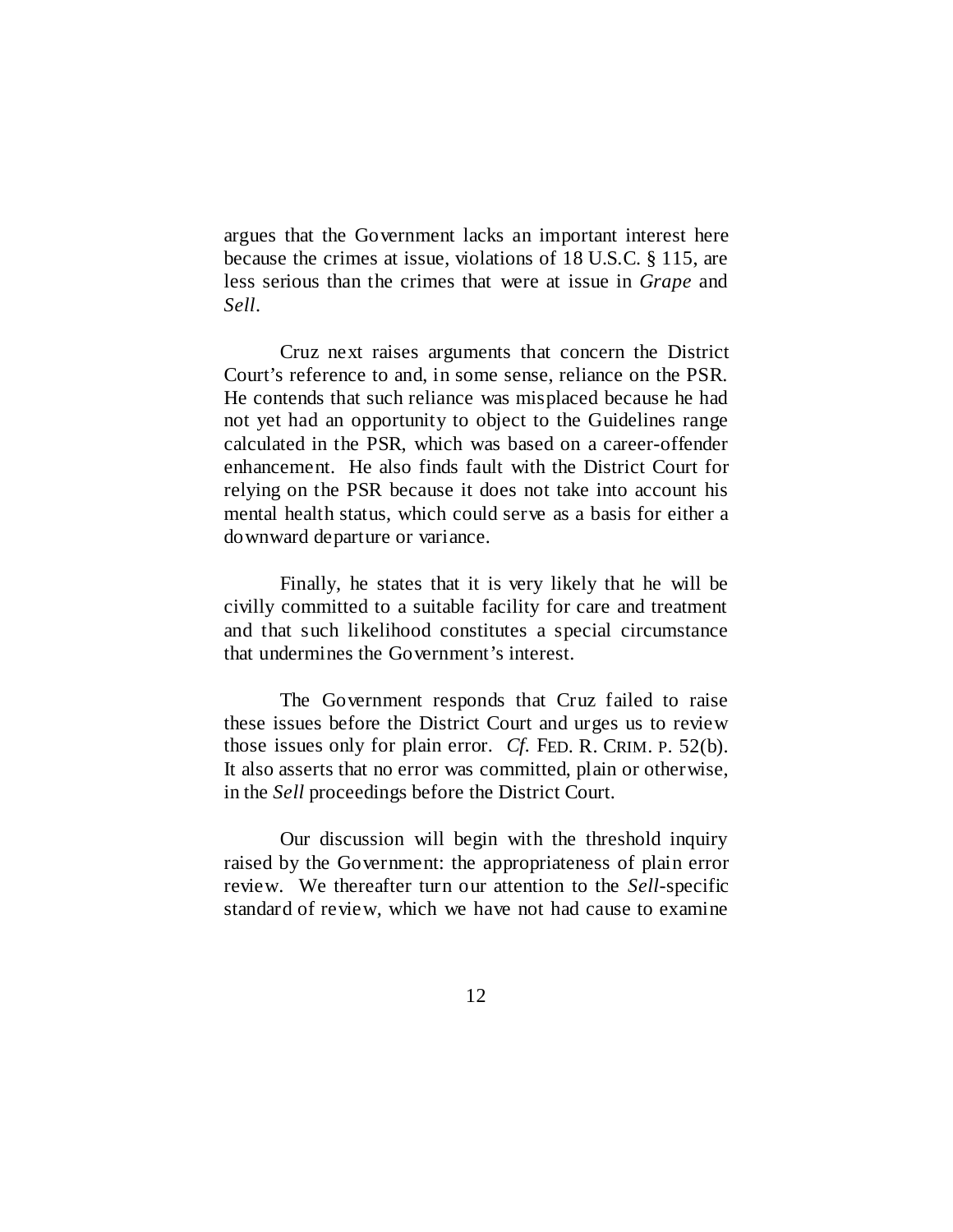since our 2008 decision in *Grape*. Finally, we will examine the merits of each of Cruz's arguments.<sup>[3](#page-12-0)</sup>

## **III.**

The District Court had jurisdiction under 18 U.S.C. § 3231 because Cruz was charged with violations of federal law. It is well-settled that we have jurisdiction under the collateral order exception to 28 U.S.C. § 1291. *See, e.g.*, *Grape*, 549 F.3d at 597.

#### **IV.**

Cruz disputes the Government's invocation of plain error review on three grounds. First, he argues that plain error review cannot rise here under Federal Rule of Criminal Procedure 52(b) because the appeal does not concern a purely "criminal" issue. Second, he argues that the Government's invocation of plan error review "overlooks significant factual

<span id="page-12-0"></span> <sup>3</sup> Ordinarily, we would determine as a threshold matter whether our analysis is better couched under *Sell* or, alternatively, *Washington v. Harper*, 494 U.S. 210 (1990). *See, e.g.*, *United States v. Dillon*, 738 F.3d 284, 290 (D.C. Cir. 2013). Here, the District Court received psychological evaluations that rendered *Harper* inapplicable because they demonstrated that Cruz was not a danger to himself or others. Those evaluations accorded with the Government's position before the District Court and similarly accord with its position on appeal. Thus, we will proceed under *Sell* without further discussion.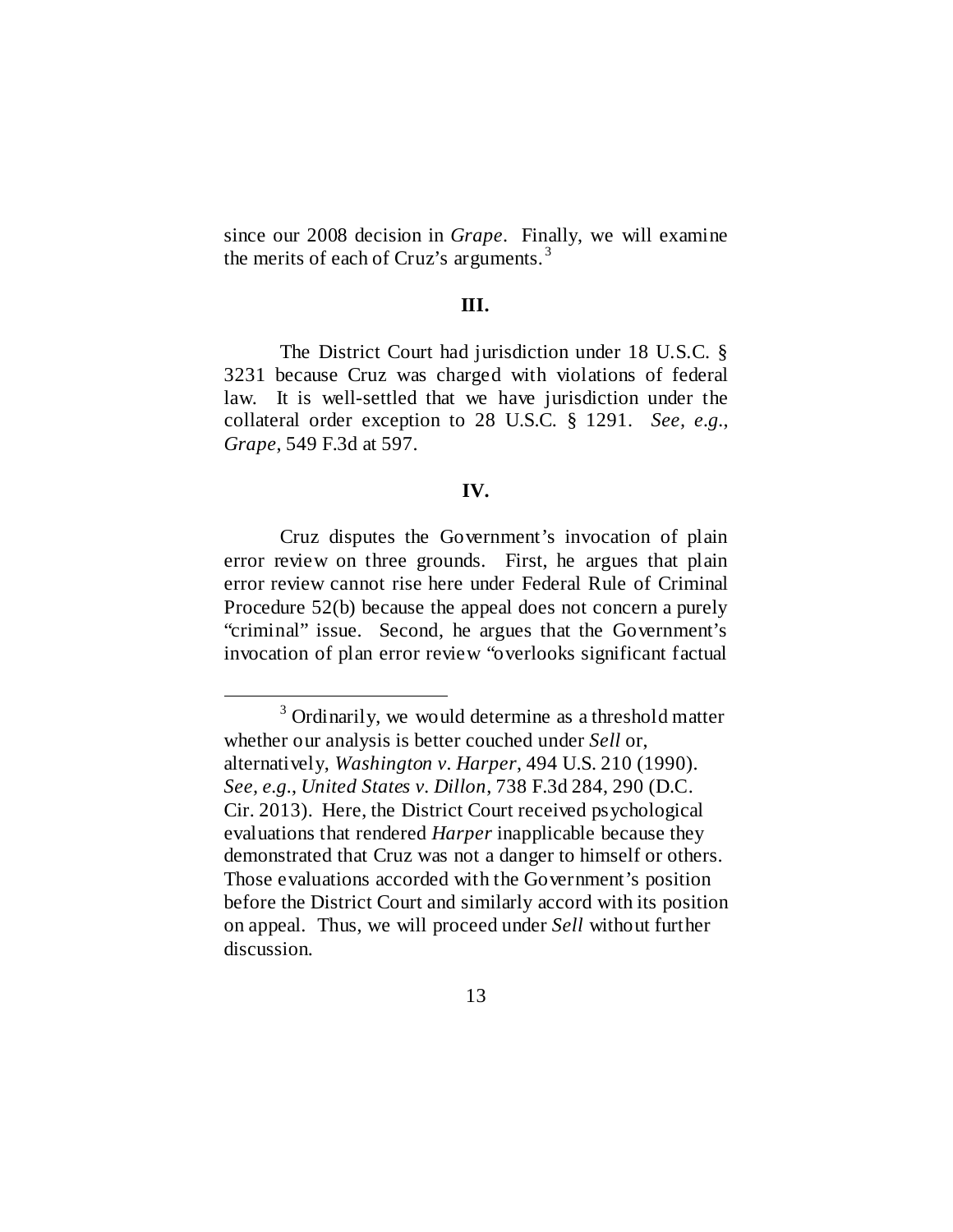and procedural aspects of this case that belie the application of such a standard." (Reply Br. at 3.) Finally, he contends that the arguments at issue raised on appeal were preserved in the Stay Brief.

Upon full consideration of Cruz's arguments, we have concluded that they have little merit. For the reasons that follow, we will review this appeal only for plain error.

#### **A.**

Cruz first argues against the Government's invocation of plain error review because the Federal Rules of Criminal Procedure neither explicitly recognize nor provide a framework for objections in *Sell* proceedings. He thus distinguishes the instant appeal from an appeal from, for example, denial of traditional post-trial motions. He also argues that the absence of such framework precludes the forfeiture of arguments that he could have raised but did not raise in the District Court's *Sell* proceedings.

Cruz's arguments invite consideration of traditional notions of issue preservation, forfeiture, and waiver. Forfeiture, of course, is not exactly the same as waiver; rights may be forfeited without being waived. *See Freytag v. Comm'r*, 501 U.S. 868, 895 (1991) (Scalia, J., concurring in part and dissenting in part). The distinction between those terms is particularly important in criminal appeals. We will review issues and arguments that were forfeited before the District Court but, as a general rule, we will not examine those that were knowingly and intelligently waived. *See, e.g.*,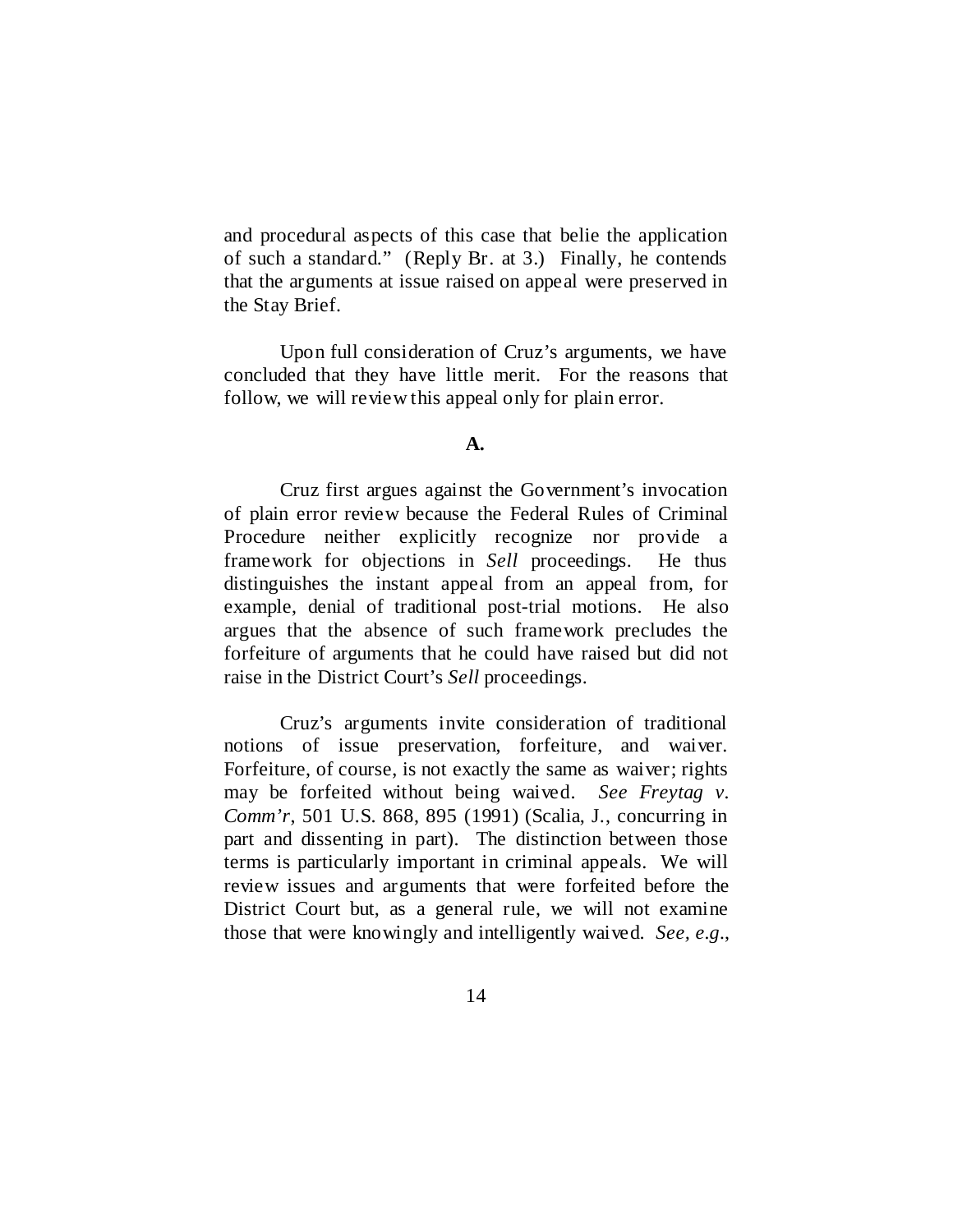*Gov't of the V.I. v. Rosa*, 399 F.3d 283, 290-91 (3d Cir. 2005) ("'[W]here there was forfeiture, we apply a plain error analysis; where there was waiver, we do not.'" (citation omitted)).

The Supreme Court considered the differences between forfeiture and waiver in *United States v. Olano*. There, in the context of a criminal appeal, the Court rejected the bright-line application of waiver doctrines to an issue that was merely forfeited during trial and presented for the first time on appeal. *See United States v. Olano*, 507 U.S. 725, 732-34 (1993). It noted that "[a] rigid and undeviating judicially declared practice under which courts of review would invariably and under all circumstances decline to consider all questions" that were forfeited "would be out of harmony with . . . the rules of fundamental justice." *Id.* at 732 (citation and internal quotation marks omitted). "Although in theory it could be argued that '[i]f the question was not presented to the trial court no error was committed by the trial court [and] hence there is nothing to review,'" the Court rejected that theory, noting that it was "not the theory that Rule 52(b) adopts." *Id.* at 733 (first alteration in original; citation omitted).

The Supreme Court further explained in *Olano* that plain error includes any "[d]eviation from a legal rule" that is not explicitly, knowingly, and intelligently waived (e.g., through a guilty plea made pursuant to Rule 11). *See* 507 U.S. at 732-33. The parties do not assert and the record does not support a finding of such waiver here. Thus, the plain language of Rule 52(b) appears to belie Cruz's argument, as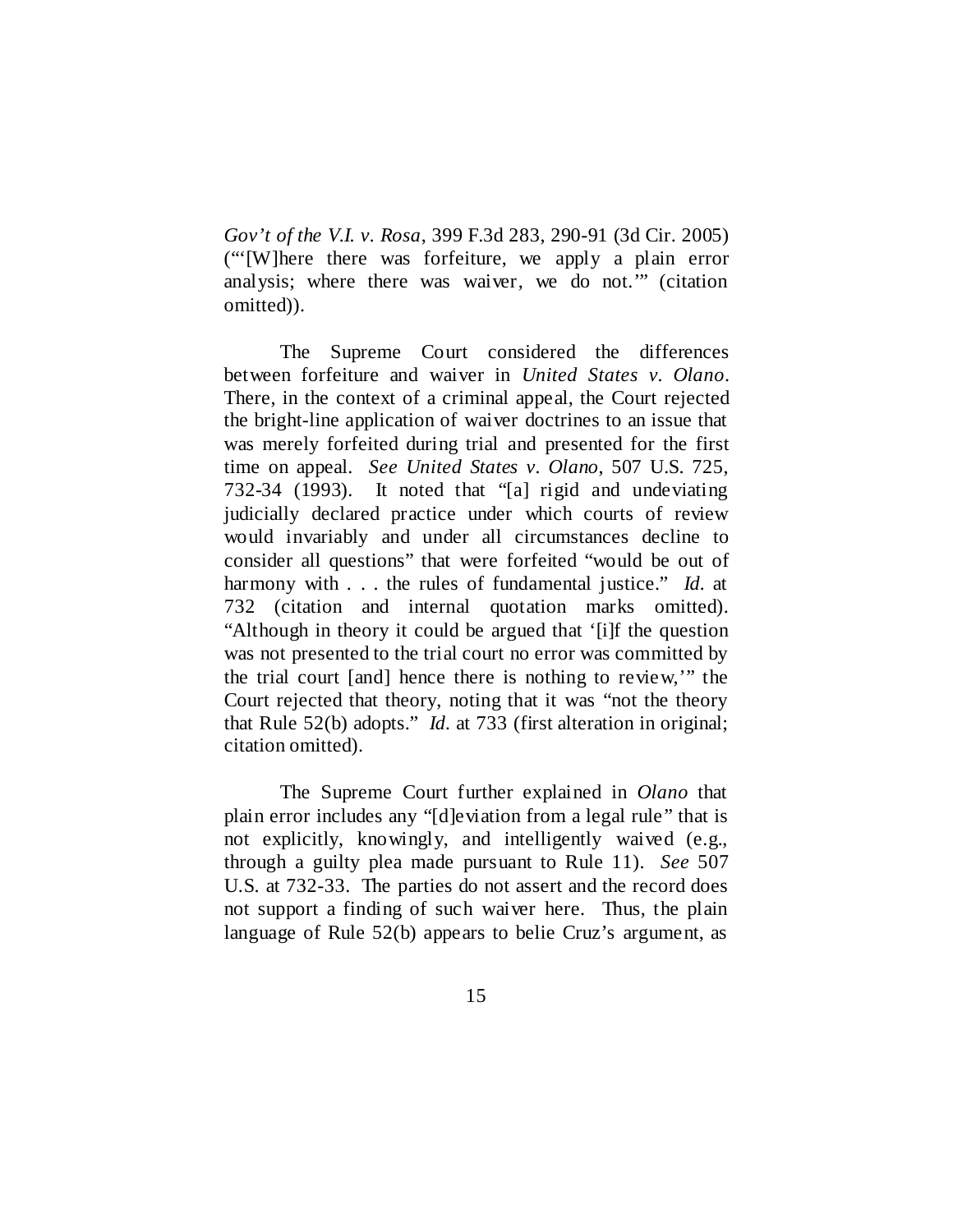that rule applies to *any* "plain error that affects substantial rights." FED. R. CRIM. P. 52(b). [4](#page-15-0)

Finally, it is noteworthy that this Court's review for plain error would comport with other courts' application of

<span id="page-15-0"></span><sup>&</sup>lt;sup>4</sup> We are sensitive to the fact that this appeal concerns Cruz's "substantial rights," in the colloquial sense. Indeed, we are sensitive to the significant liberty interest at stake: Cruz's interest "in avoiding the unwanted administration of antipsychotropic drugs." *Harper*, 494 U.S. at 221. There are "several dimensions" to that liberty, which "are both physical and intellectual. Every violation of a person's bodily integrity is an invasion of his or her liberty. . . . And when the purpose or effect of forced drugging is to alter the will and the mind of the subject, it constitutes a deprivation of liberty in the most literal and fundamental sense." *Id.* at 237- 38 (Stevens, J., concurring in part and dissenting in part); *see also id.* ("The liberty of citizens to resist the administration of mind altering drugs arises from our Nation's most basic values.").

We note, however, that the appeal also concerns "substantial rights" in the sense contemplated by Rule 52(b) and characterized in *Olano* as rights that affect the outcome of a proceeding. The order authorizing the BOP to forcibly medicate Cruz plainly meets that test. *See, e.g.*, *Sell*, 539 U.S. at 176-77 ("By the time of trial [the defendant] will have undergone forced medication—the very harm that he seeks to avoid. He cannot undo that harm even if he is acquitted. Indeed, if he is acquitted, there will be no appeal through which he might obtain review.").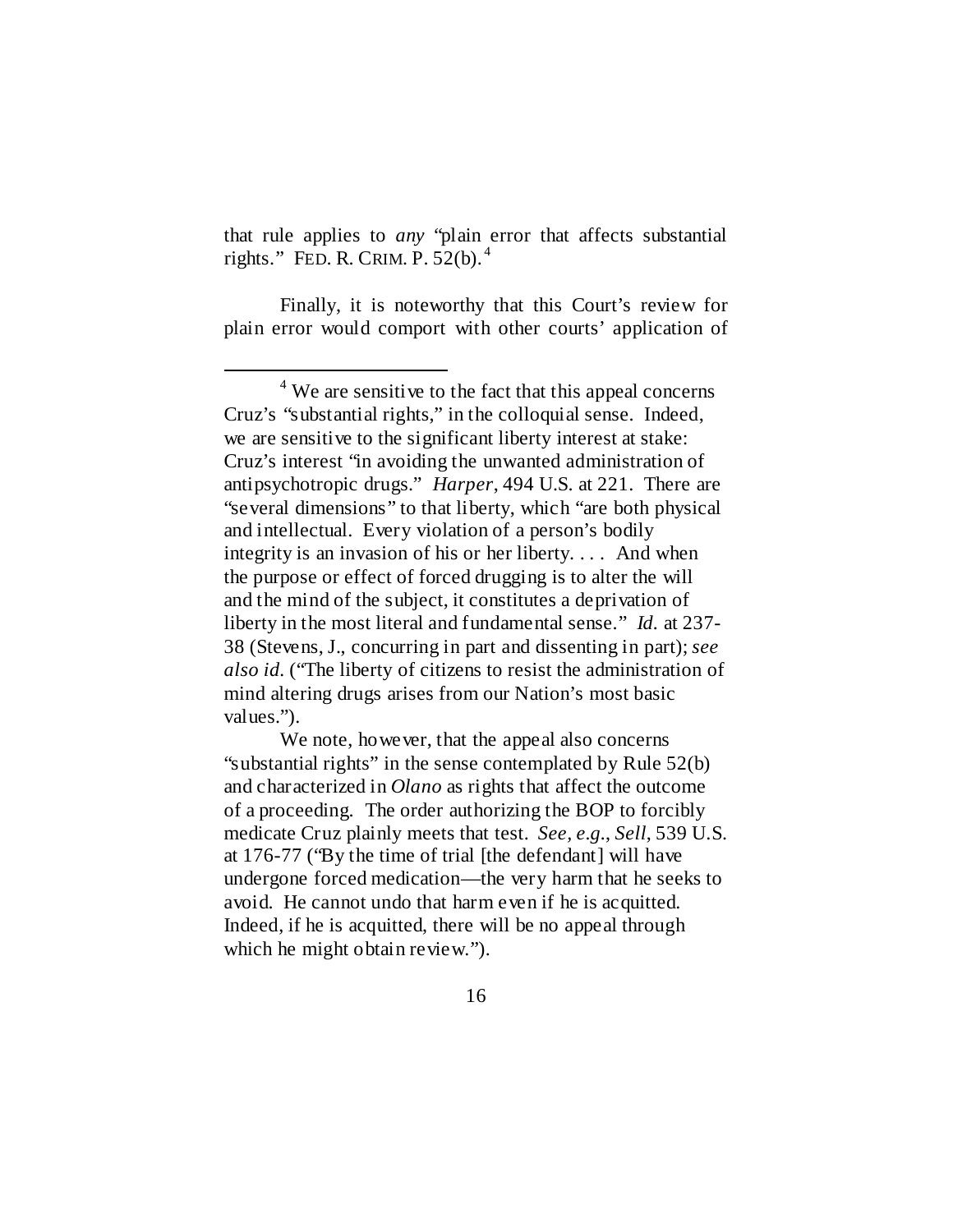that standard to similar appeals. *See Dillon*, 738 F.3d at 287 (recognizing forfeiture of argument on the first *Sell* criterion and related "special circumstances," and reviewing appeal for plain error); *United States v. Baldovinos*, 434 F.3d 233, 239 (4th Cir. 2006).

#### **B.**

Cruz next argues that any assertion of forfeiture "overlooks significant factual and procedural aspects of this case that belie the application of" plain error review. (Reply Br. at 3.) Specifically, he argues that his appellate arguments warrant *de novo* review because he lacked an opportunity to oppose the Government's motion. Essentially, his argument tracks Rule 51(b) of the Federal Rules of Criminal Procedure, which provides in pertinent part: "If a party does not have an opportunity to object to a ruling or order, the absence of an objection does not later prejudice that party." FED. R. CRIM. P. 51(b).

We see little merit in this argument. Review of the District Court proceedings plainly demonstrates that Cruz enjoyed but failed to avail himself of several opportunities to oppose the Government's motion.

Cruz initially faults the Government for asserting that he failed to respond to its motion. This aspect of his argument has two parts. First, he cites the Government's certificate of non-concurrence (i.e., the certificate included in its motion papers) as evidence of his opposition. Second, and of purportedly "[g]reater significance," he notes that the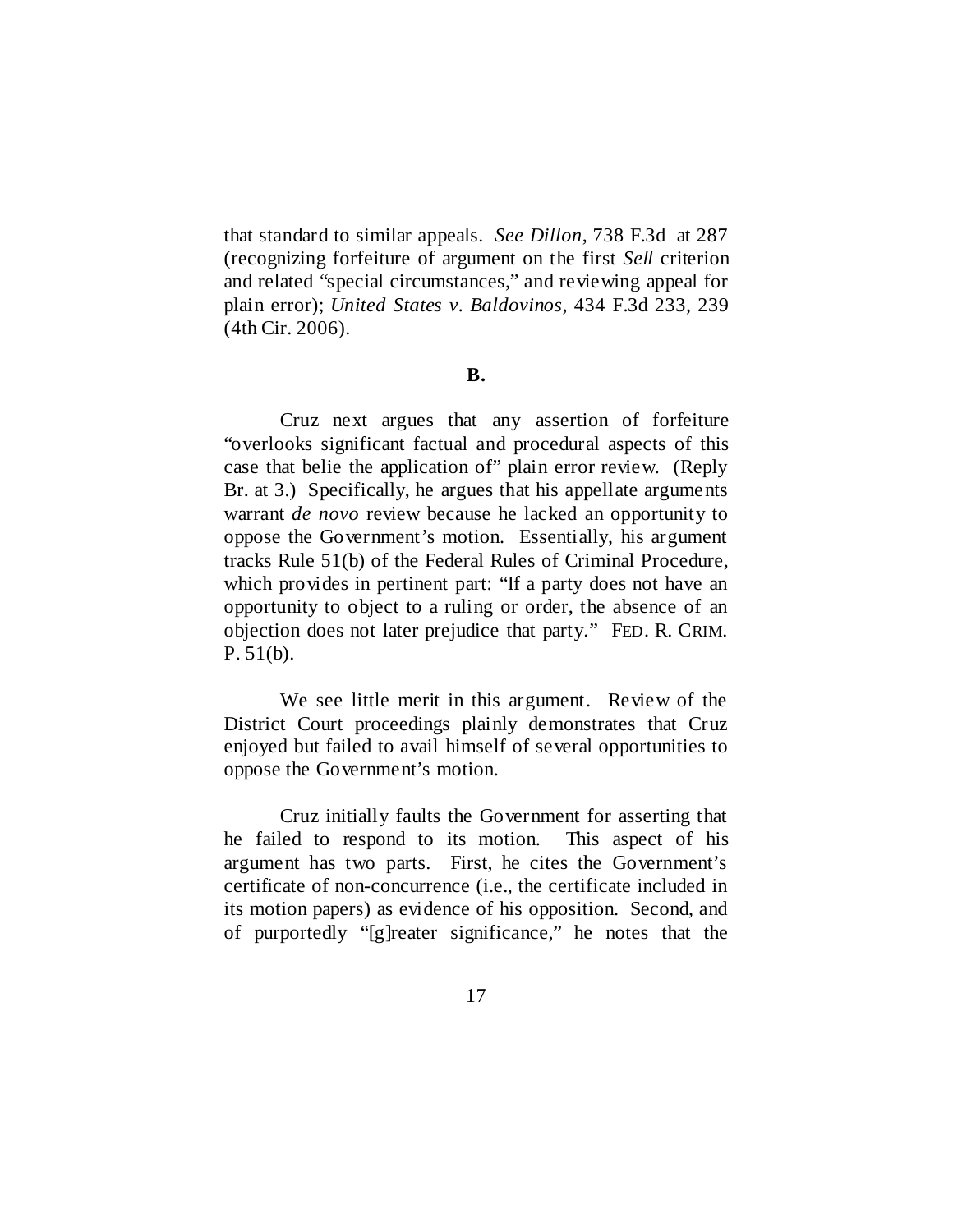District Court scheduled an evidentiary hearing only six days after the Government filed its motion. Because the District Court granted the Government some of the relief that it sought, he posits that there existed no basis for a response.

We find no merit in the argument that relies on the Government's certificate of non-concurrence. That certificate was filed pursuant to the District Court's Local Rules, which require the movant to certify that it "sought concurrence in the motion from each party, and that it ha[d] been either given or denied." M.D. PA. L. R. 7.1. By filing the certificate, the Government met its burden. But the Government's filing cannot be construed as meeting Cruz's burden of filing meaningful opposition. This conclusion rests on both the District Court's adoption and interpretation of its Local Rules. The District Court has made clear that a party opposing a motion must file an opposition brief. *See Nat'l Med. Care, Inc. v. Am. Renal Assocs., Inc.*, No. 1-702, 2002 WL 31107534, at \*5 n.5 (M.D. Pa. Sept. 17, 2002); *GGIS Ins. Servs., Inc. v. Lincoln Gen. Ins. Co., Inc.*, No. 10-932, 2011 WL 484180, at \*2 n.3 (M.D. Pa. Feb. 7, 2011). Indeed, Middle District Local Rule 7.6 provides the framework for timely-filed opposition and states that "[a]ny party who fails to comply with this rule *shall be deemed not to oppose such motion*." M.D. PA. L. R. 7.6 (emphasis added).

We similarly find no merit in Cruz's argument that the District Court's calendaring of an evidentiary hearing obviated the need for opposition papers. Although the District Court quickly granted the Government's scheduling request, the Government's ultimate goal was clear: it sought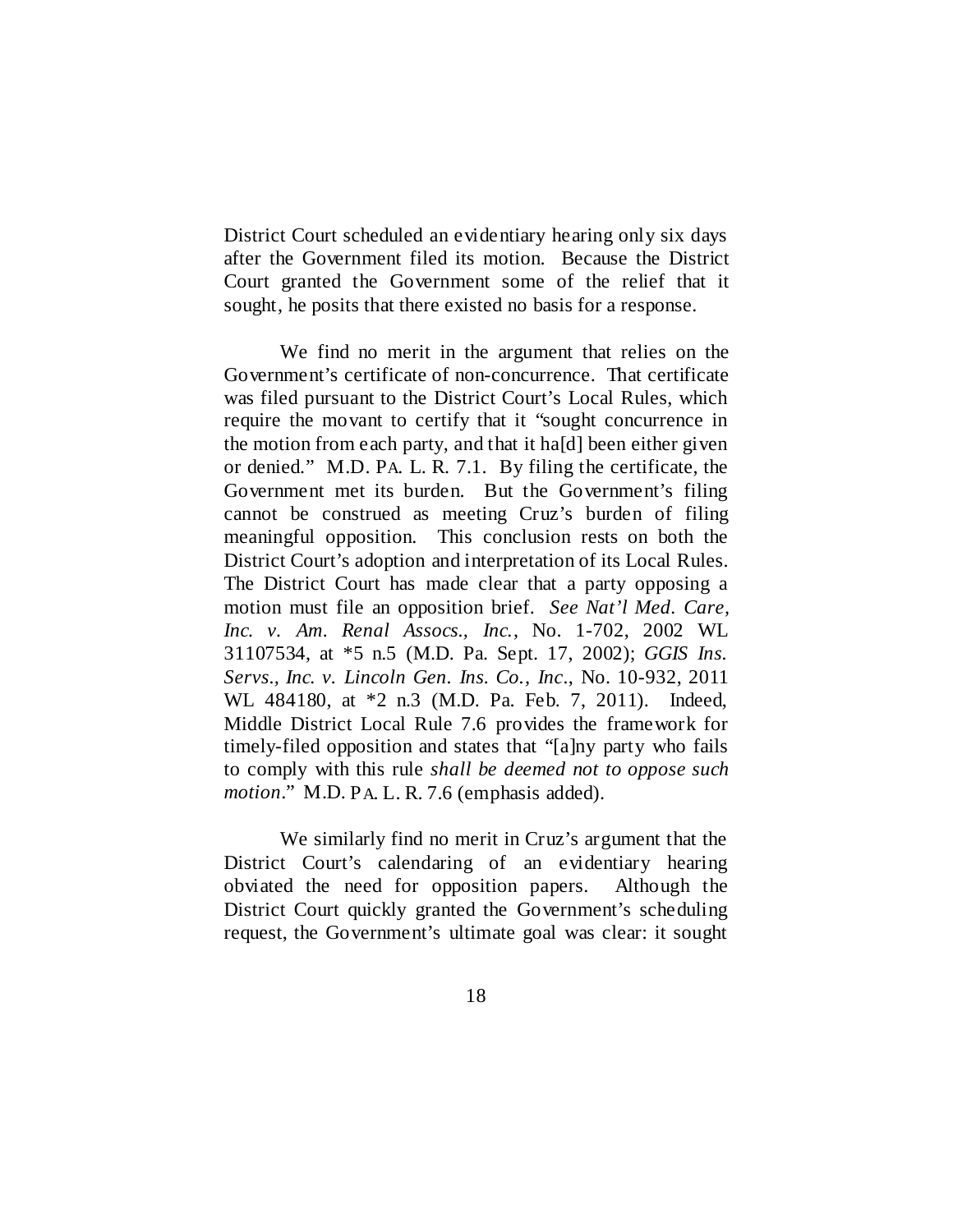an order authorizing the BOP to forcibly medicate Cruz. Cruz was on notice of the Government's ultimate request for relief, and he thus was or should have been aware of his obligation to oppose (or be deemed to support) it.

Cruz also argues that he was not obliged to present either evidence or argument at the *Sell* hearing. In some sense, he is correct. The Government bore the ultimate burden of proof under *Sell*, and Cruz was free to leave the Government to its proofs. But insofar as Cruz ignored the local rules and chose not to present argument at the conclusion of the *Sell* hearing, he made that choice at his peril. *E.g. Cabán Hernández v. Philip Morris USA, Inc.*, 486 F.3d 1, 7 (1st Cir. 2007).

## **C.**

Notwithstanding his earlier arguments, Cruz argues that the Stay Brief preserved the same arguments that he now raises on appeal. We disagree. The Stay Brief was incapable of preserving the arguments that Cruz could have raised earlier but did not raise. *See Mick Haig Prods. E.K. v. Does 1-670*, 687 F.3d 649, 652 (5th Cir. 2012). That conclusion would hold true even if the Stay Brief was treated as favoring both a stay and reconsideration on the merits. *See United States v. Dupree*, 617 F.3d 724, 732-33 (3d Cir. 2010). And it "applies with added force" here, "where the timely raising of the issue would have permitted the parties to develop a factual record." *Gass v. V.I. Tel. Corp.*, 311 F.3d 237, 246 (3d Cir. 2002) (citation and internal quotation marks omitted).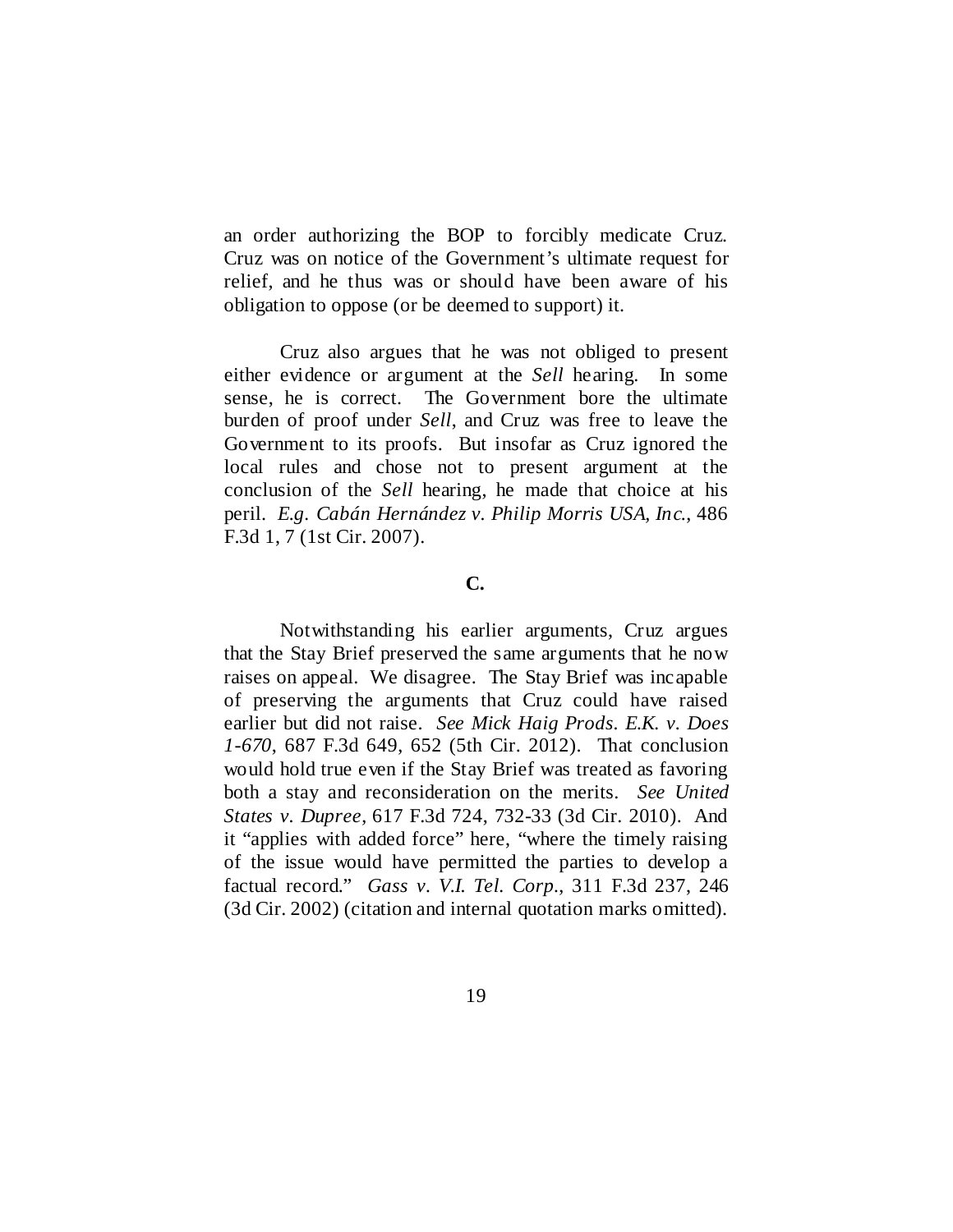We now address the *Sell*-specific standard of review and the substantive arguments that Cruz advances on appeal.

#### **A.**

As noted above, the first *Sell* criterion concerns the Government's interest in forcibly medicating a defendant to restore his mental competency. To justify such action, "a court must find that *important* governmental interests are at stake." *Sell*, 539 U.S. at 180. A court's conclusions regarding the importance of the government's interest necessarily involve balancing the seriousness of the crimes at issue with case-specific "[s]pecial circumstances" that "may lessen the importance of that interest." *Id.* Examples of special circumstances include "the possibility that the defendant has already been confined for a significant amount of time (for which he would receive credit toward any sentence ultimately imposed[)]" and the likelihood, given "[t]he defendant's failure to take drugs voluntarily," that he will face "lengthy confinement in an institution for the mentally ill . . . that would diminish the risks that ordinarily attach to freeing without punishment one who has committed a serious crime." *Id.*

The *Sell* Court did not allocate burdens of proof or establish standards for appellate review for any of the four *Sell* criteria. Thus, we addressed those issues for the first time in *Grape*, and we concluded that: (1) the first *Sell*  criterion is a question of law subject to plenary review; (2) the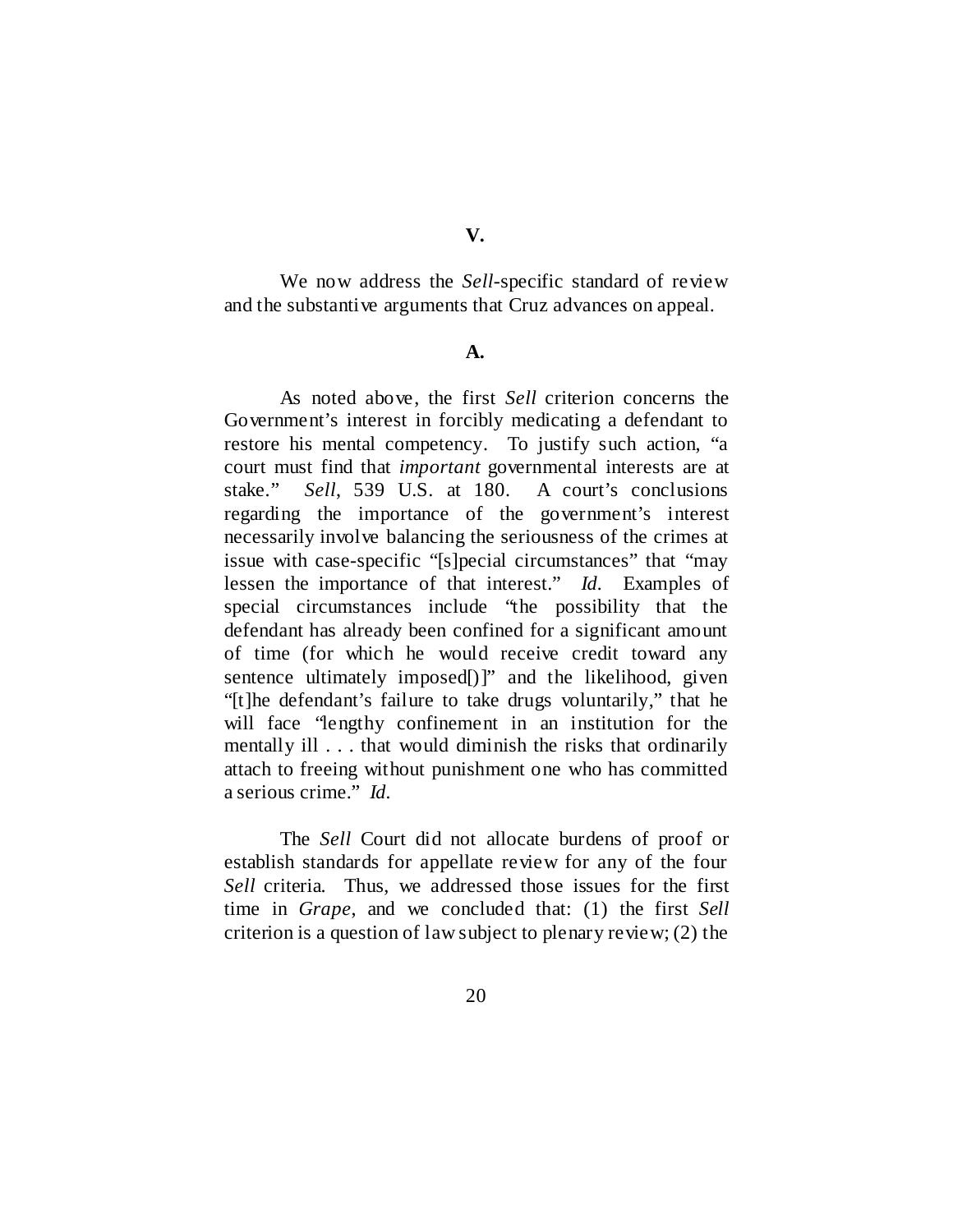second, third, and fourth *Sell* criteria are questions of fact that are subject to clear error review; and (3) "the Government bears the burden of proof on factual questions by clear and convincing evidence."  $549$  F.3d at  $598-99$ .<sup>5</sup> Our discussion of case-specific special circumstances in that case was limited both by and to the arguments raised by the parties.

Since *Grape* was issued, at least two other federal appellate courts have further refined the burdens of proof and standard of review that apply to the first *Sell* criterion. First, the Court of Appeals for the Sixth Circuit announced a burden-shifting standard that recognizes the defendant's interest in bringing special circumstances to light. *See United States v. Mikulich*, 732 F.3d 692, 699 (6th Cir. 2013) ("While the ultimate burden of proving an important interest . . . remains with the Government, . . . the defendant [must] demonstrate that the special circumstances of his case undermine the Government's interest . . . ."). Shortly thereafter, the Court of Appeals for the D.C. Circuit clarified the related standard of review, ruling that it would "review *de novo* the District Court's conclusion that the Government has an important interest" but qualifying that "[t]o the extent that the District Court's determination under the first prong of *Sell* depends on findings of fact," it would "review those findings

<span id="page-20-0"></span><sup>&</sup>lt;sup>5</sup> Those conclusions followed the trends set by the majority of federal appellate courts. When *Grape* was decided, the federal appellate courts that had reviewed the first *Sell* criterion agreed that it was a question of law subject to plenary review. *See Grape*, 549 F.3d at 598 & n.7 (surveying cases).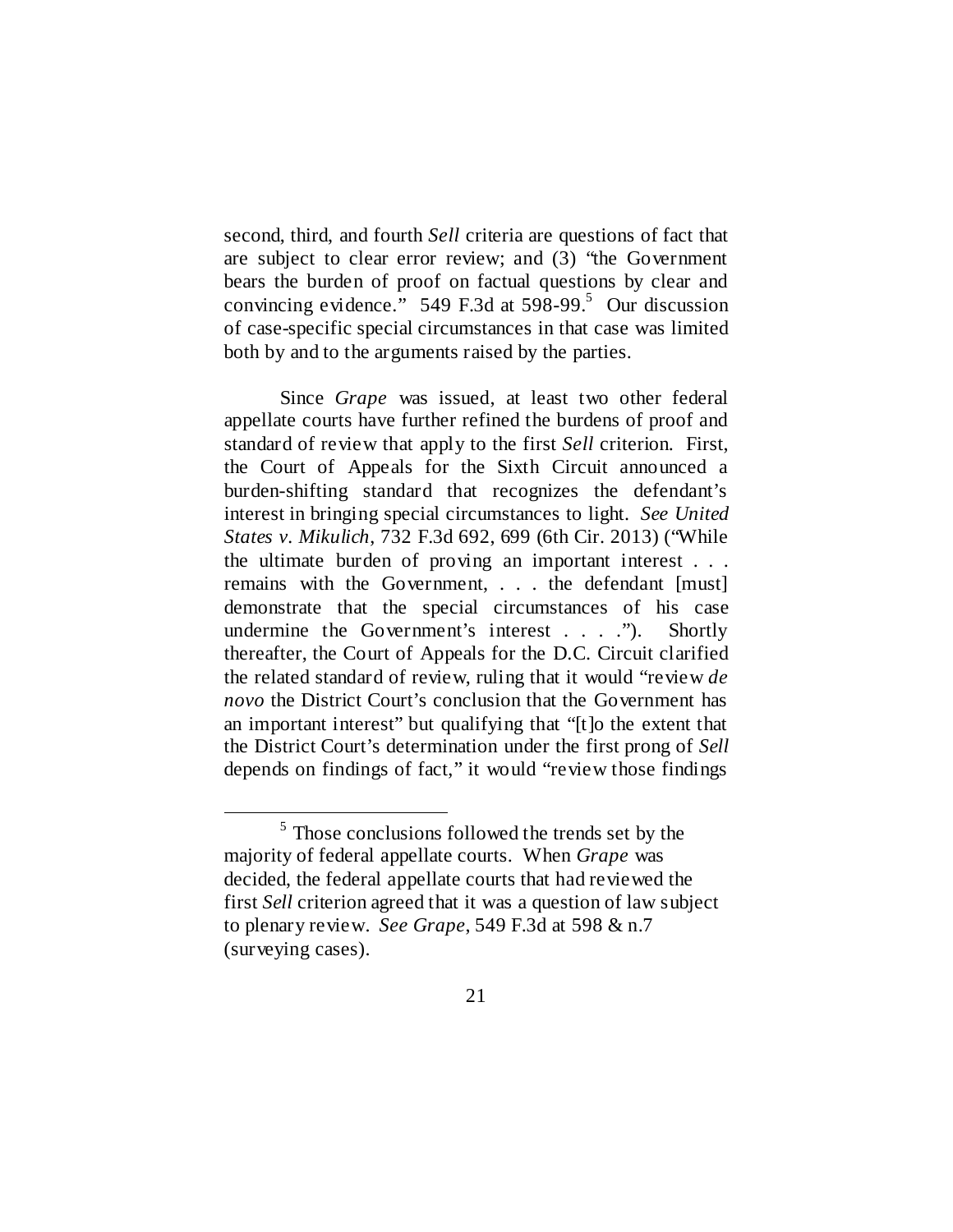under a clear-error standard." *Dillon*, 738 F.3d at 291 (citations omitted).

Insofar as the *Grape* court discussed the first *Sell* criterion, it had little reason to consider it as a mixed question of both law and fact, expound upon the related standards of review, or address a shifting allocation of the burdens of proof. There was no dispute in that case that the defendant had been incarcerated for three-and-a-half years and faced mandatory minimum sentences of ten and fifteen years. Further, the facts of that case led the Court to "decline to reach whether [the defendant's] potential for indefinite civil confinement on the facts prior to his *Harper* medication would have sufficed under the first *Sell* factor to overcome the Government's stated interest." *Grape*, 549 F.3d at 603  $n.10^{6}$  $n.10^{6}$  $n.10^{6}$ 

We will thus adopt both the *Mikulich* burden-shifting standard and the mixed standard of review set forth in *Dillon*. Such adoption builds on the standard set forth by the *Grape* court and clarifies the extent to which defendants bear responsibility for proving the existence of special circumstances—circumstances recognized by the Supreme Court as inherently fact-specific. *See Sell*, 539 U.S. at 180 ("Courts . . . must consider the facts of the individual case in evaluating the Government's interest . . . .").

<span id="page-21-0"></span> <sup>6</sup> Admittedly, the *Grape* court discussed the likelihood of civil confinement. But given the clear statement that it would not reach that issue, its related commentary is best characterized as *obiter dicta*.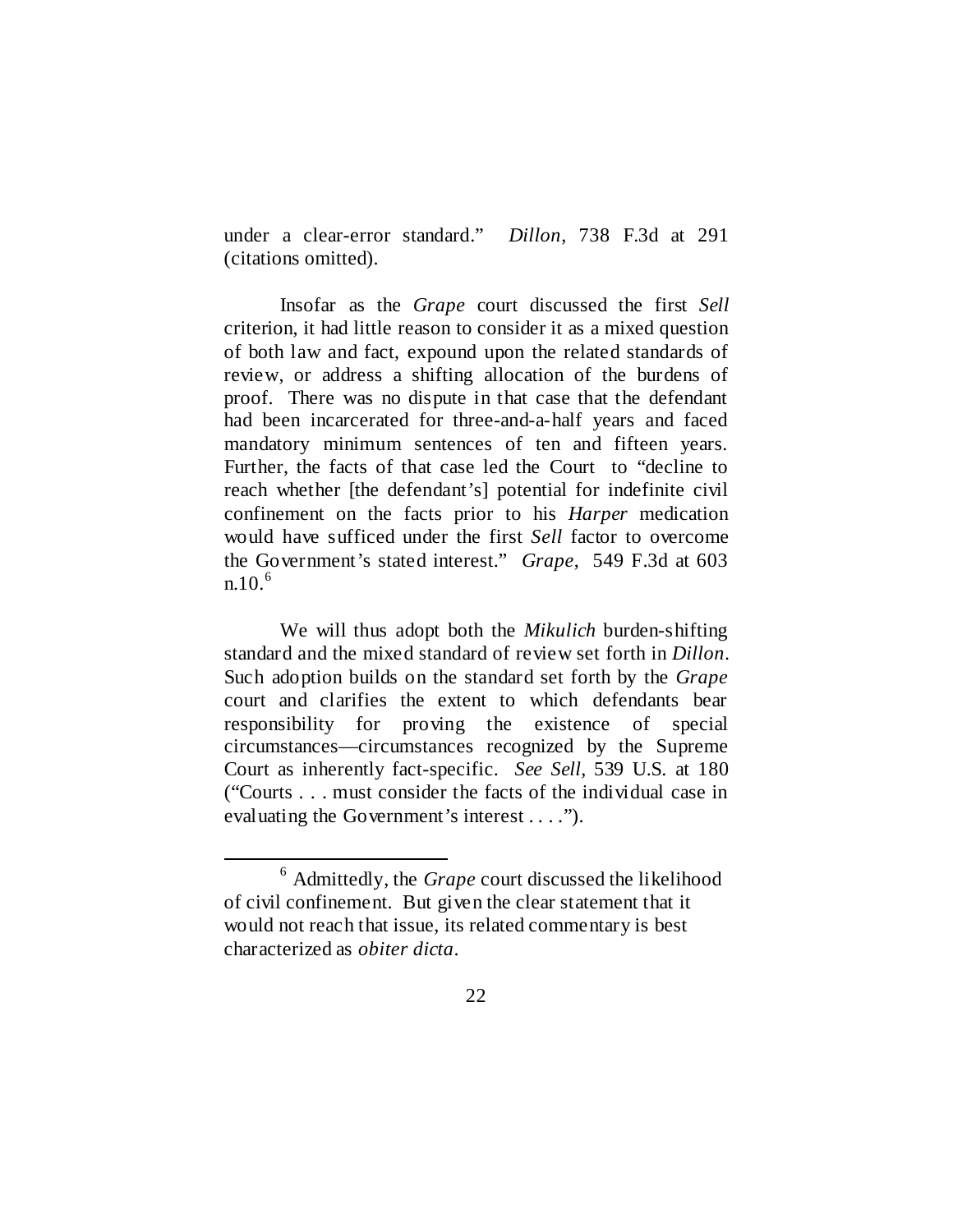Cruz earlier conceded, in the Stay Brief, that "the government has an interest in sentencing a convicted defendant." (Supplemental App. 9.) Similarly, he recognizes on appeal that "there is a punishment interest that has some import." (Appellant Br. at 8.) But he now raises four related arguments that we must address. First, he argues that the Government does not and cannot have an important interest in restoring a defendant's mental competency to proceed with sentencing. In that sense, he distinguishes his case from *Grape*, *Sell*, and others where the Government's interest arose pre-trial. He next argues that the offenses for which he was convicted—i.e., Count II and Count III, which were each a violation of 18 U.S.C. § 115—are not "serious" offenses that might justify the Government's interest. Finally, he argues that the District Court erred when it considered the importance of the Government's interest by reference to the Guidelines range in the PSR and, more generally, to the PSR itsel $f^7$ .

# **1. The Government Can Have an Important Interest in Restoring a Defendant's Mental Competency and Rendering Him Fit to Proceed with Sentencing**

In 2006, the Court of Appeals for the Sixth Circuit stated that it "appear[ed] yet unresolved whether the *Sell*

<span id="page-22-0"></span> $\frac{7}{7}$  Certain other arguments that Cruz raises for the first time in the Reply Brief will not be addressed. *See, e.g.*, *United States v. Pelullo*, 399 F.3d 197, 222 (3d Cir. 2005).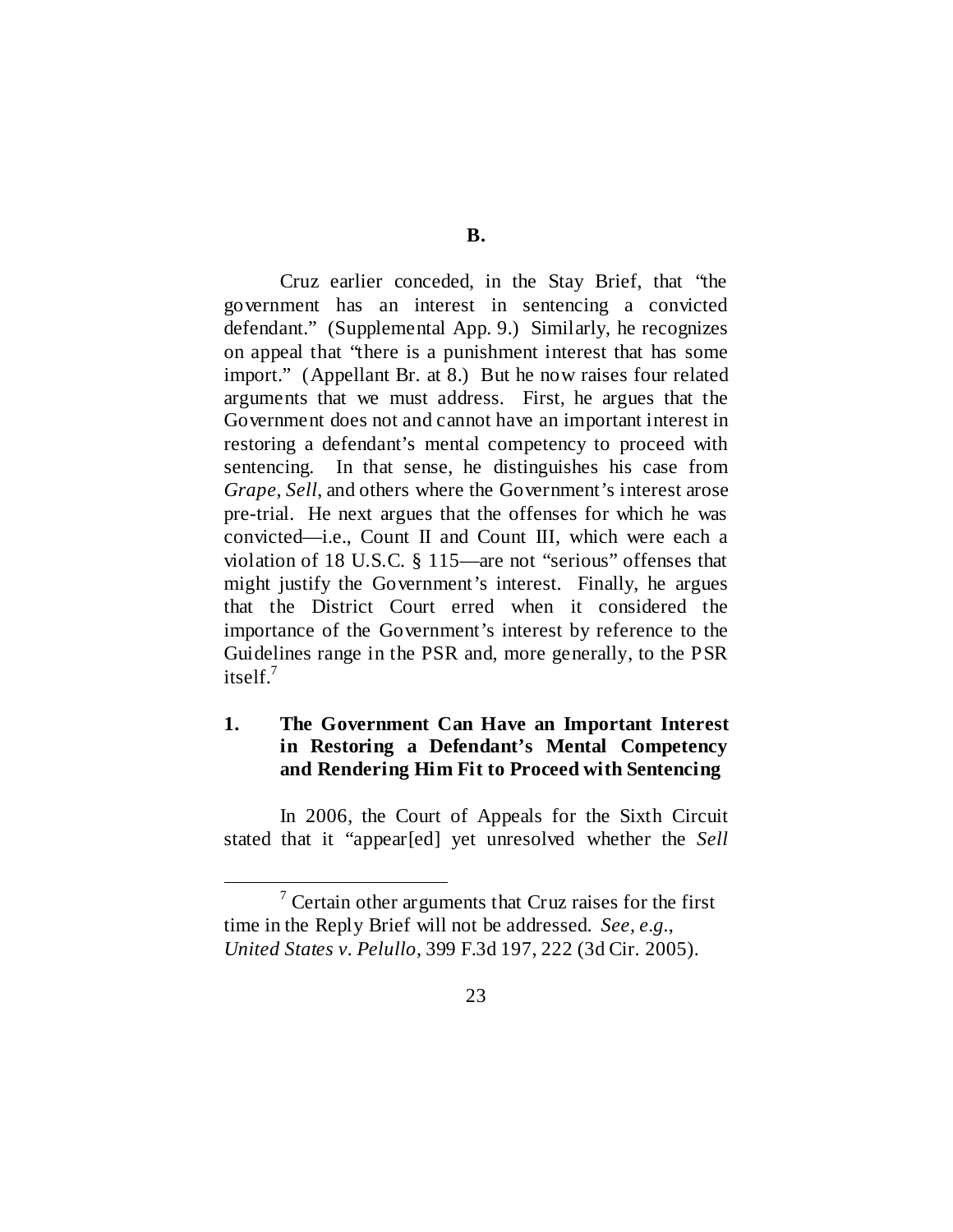principles permit the Government to involuntarily medicate a defendant for the purpose of rendering him competent to be *sentenced*," noting that the *Sell* principles had to that point only been applied "where the Government's purpose in medicating a defendant is to render him '*competent to stand trial*.'" *Baldovinos*, 434 F.3d at 241 n.7 (quoting *Sell*, 539 U.S. at 181). On that basis, Cruz argues on appeal that the Government lacks an important interest in restoring his mental competency to render him fit to proceed with sentencing. He seeks to distinguish this case from *Grape*, *Sell*, and others like it, where the *Sell* proceedings took place pre-trial.

Since *Baldovinos* was decided, only one court has considered whether the Government may have such an interest[.8](#page-23-0) In 2006, in *United States v. Wood*, the District Court for the Eastern District of Virginia affirmatively answered that question. *See Wood*, 459 F. Supp. 2d at 456- 60. In effect, the *Wood* court reached the same conclusion

<span id="page-23-0"></span> <sup>8</sup> At oral argument, Cruz directed our attention to a second case, *United States v. Perez-Rubalcava*, No. 03- 20018, 2008 WL 4601024, at \*2 (N.D. Cal. Oct. 15, 2008). However, because the parties in that case agreed that the defendant "ha[d] already been in custody for a period of time nearly as long as the time for which he would likely have been sentenced if competent," that court did not have occasion to reach the questions presented here. *See id.* (noting that the Government "ha[d] in large part obtained the deterrence and other goals of a criminal conviction and sentence").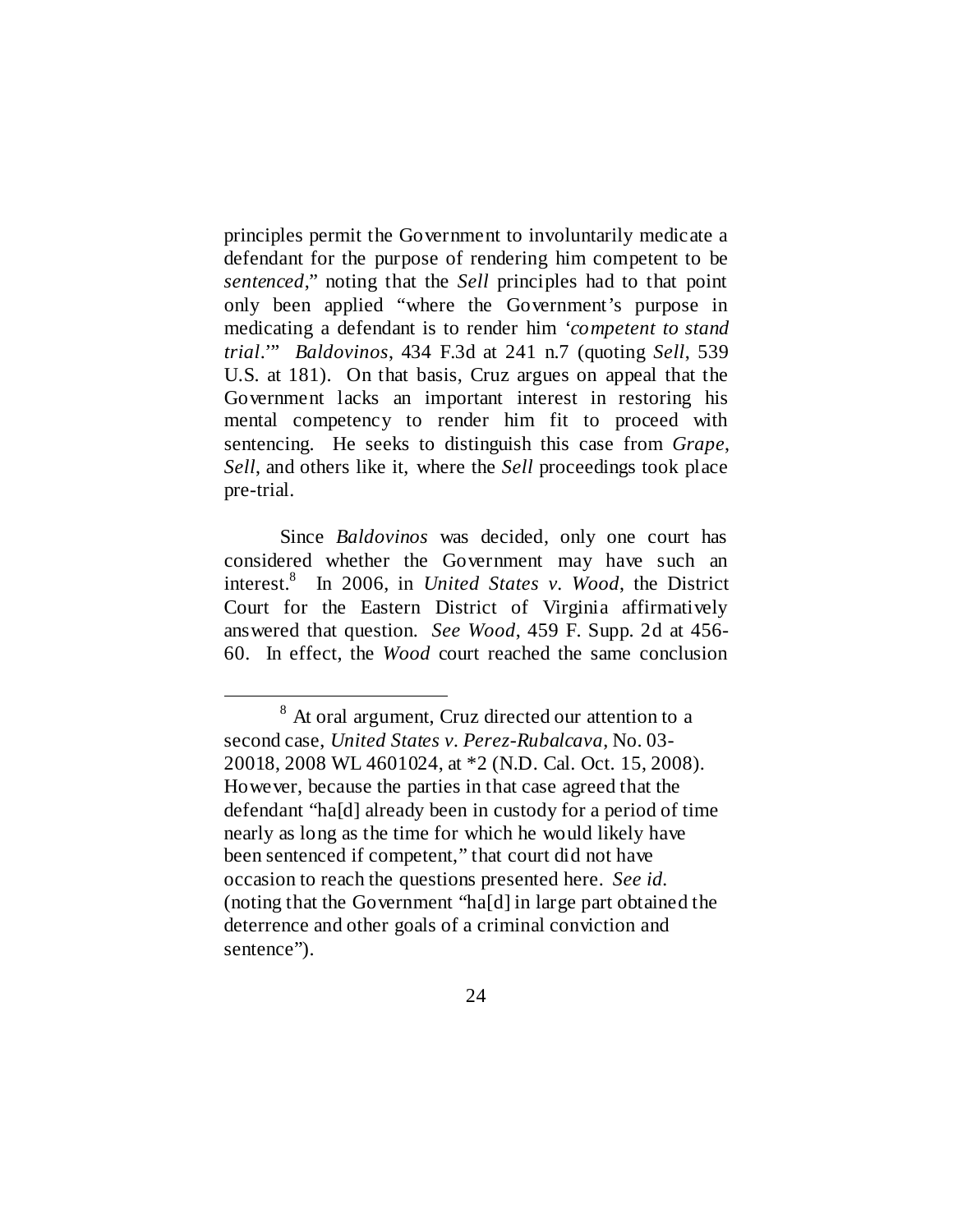that the Government urges here: it held that the Government has an important interest in restoring a defendant's mental competency for sentencing because it has a legitimate interest in punishing those who have committed crimes. *See id.* at 458 ("[T]he sentence a defendant receives should accurately reflect the real nature of his offense, and should be tailored to the defendant's circumstances."); *id.* at 459 ("[T]here is a very important, legislatively articulated, governmental interest in achieving fair, reasonable and non-disparate sentences for similarly situated defendants who have engaged in similar conduct.").

The *Wood* court's holding rests on its analysis of the Sentencing Reform Act of 1984 ("the Sentencing Act"), the Sentencing Guidelines, and *United States v. Booker*, 543 U.S. 220 (2005), where the Supreme Court discussed governmental sentencing interests. *See id.* at 458-59. It found in pertinent part that *Booker* "made clear that the Government has an important interest in enforcing" both the Sentencing Act and Sentencing Guidelines. *Id.* It thus concluded that the Government has an important interest in "[r]easonable, constitutionally acceptable measures that help achieve that interest," including, importantly, "[t]he forcible administration of medication to restore competence for sentencing." *Id.* at 459.

Although the *Wood* court's decision does not bind this Court, its reasoning is highly persuasive. As that court recognized, in *Booker* the Supreme Court highlighted governmental interests that are inherent in sentencing proceedings. It repeatedly emphasized that the sentencing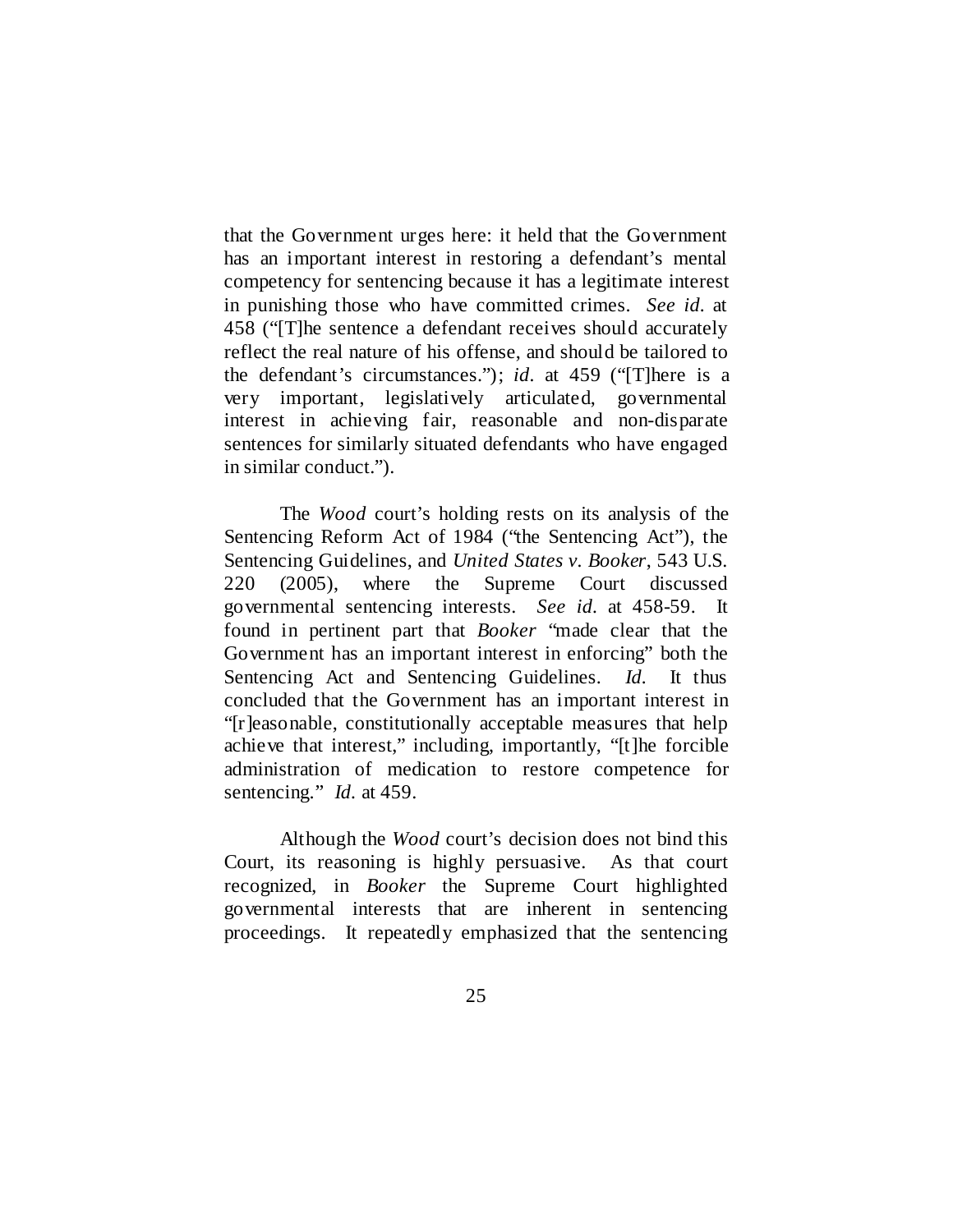scheme put in place by the Sentencing Act and Sentencing Guidelines "diminishes sentencing disparity" and "move[s] the sentencing system in the direction of increased uniformity." *Booker*, 543 U.S. at 250, 253. It also repeatedly emphasized that sentencing uniformity depends in critical part on the relationship between punishment and "the *real conduct* that underlies the crime of conviction." *Id.* at 250; *see id.* at 251 ("Judges have long looked to real conduct when sentencing," and often rely on "a presentence report, prepared by a probation officer, for information (often unavailable until *after* the trial) relevant to the manner in which the convicted offender committed the crime of conviction."); *id.* at 253-54 ("[I]ncreased uniformity . . . does not consist simply of similar sentences for those convicted of violations of the same statute . . . . It consists, more importantly, of similar relationships between sentences and real conduct, relationships that Congress' [sic] sentencing statues helped to advance[.]").

The Government cannot achieve the sort of uniformity contemplated in *Booker* without formal sentencing proceedings. A criminal defendant enjoys the right to allocute at sentencing, and he also enjoys the right to object to the PSR, to argue for favorable sentencing variances and downward departures from the Sentencing Guidelines, and to oppose any arguments favoring upward variances or departures from the Guidelines. Those rights, which to a great degree reflect the defendant's "real conduct," *id.* at 250, necessarily require the defendant to both actively participate in sentencing proceedings and inform his attorney's actions. Because an incompetent defendant is presumed unable to take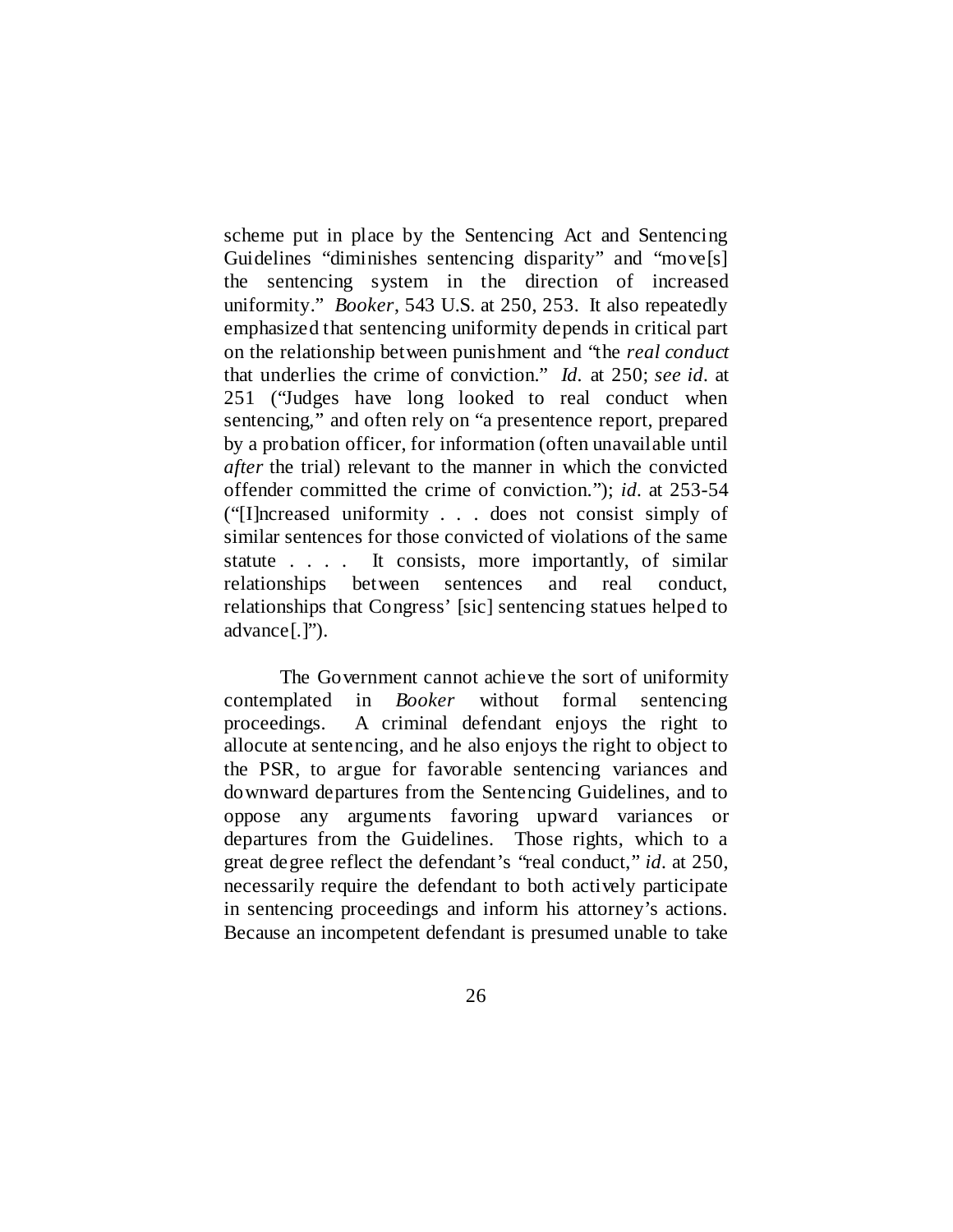those actions, the Government maintains an important interest in restoring his mental competency and enabling him to do so.

Cruz here raises two arguments that the *Wood* court appears not to have had occasion to address. First, he argues that the Government's interest in forcibly medicating him to restore his competency for sentencing is undercut by its ability to seek a provisional sentence under 18 U.S.C. § 4244, whereby "in lieu of being sentenced to imprisonment" he would "be committed to a suitable facility for care and treatment" until he either "recovered from his mental disease or defect" or had been confined for "the maximum term authorized by law for the offense for which [he] was found guilty." 18 U.S.C. § 4244(d), (e). He also argues that the Government's interest in restoring his competency for sentencing is less than the interest recognized in *Sell*, contending that the Supreme Court placed particular emphasis on the pre-trial nature of the proceedings when it announced that "it may be difficult or impossible to try a defendant who regains competence after years of commitment during which memories may fade or evidence may be lost." *Sell*, 539 U.S. at 180. But neither argument carries significant weight. Cruz would have this Court parse sentencing proceedings from the substantive trial proceedings to which they are inexorably linked. This Court, like the *Wood* court, will reject that invitation. "If the sentencing phase of a federal criminal prosecution is not quite a 'tail which wags the dog of the substantive offense,' *McMillan v. Pennsylvania*, 477 U.S. 79, 88[] (1986), it is nonetheless a critical step in the criminal justice process that Congress designed." *Wood*, 459 F. Supp. 2d at 459.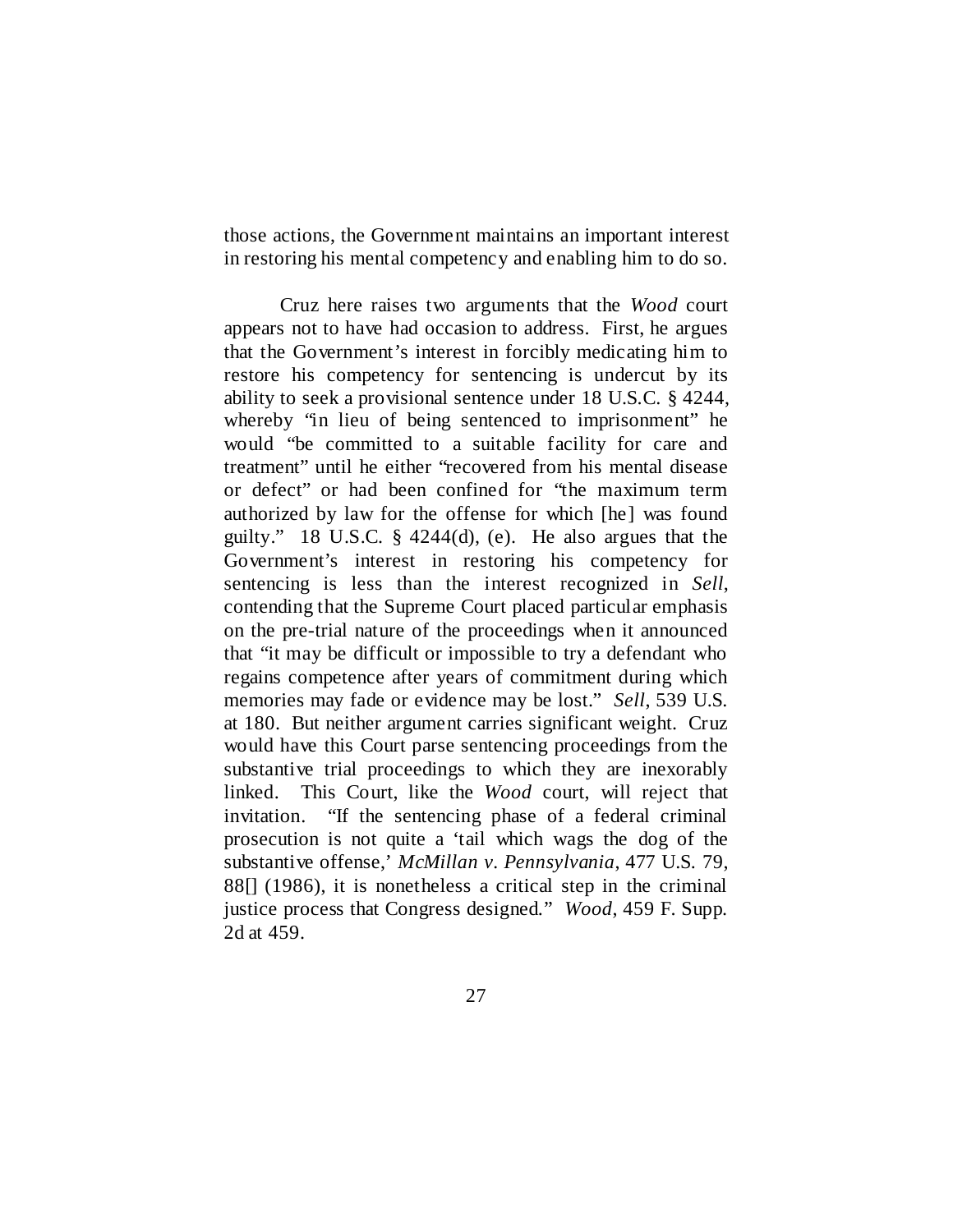Insofar as Cruz argues that provisional sentencing under § 4244 undermines the Government's important interest in restoring his competency for sentencing, he appears to ignore important language from the Supreme Court's opinion in *Sell*. There, the Supreme Court noted that the possibility of civil confinement "affects, but does not totally undermine, the strength of the need for *prosecution*." 539 U.S. at 180 (emphasis added). And it appears axiomatic that sentencing is an integral part of prosecution:

> When people speak of prosecutions, they usually mean a proceeding that is under way in which guilt is to be determined. In ordinary usage, sentencing is not part of the prosecution, but occurs after the prosecution has concluded. . . [However, r]ather than using terms in their everyday sense, (t)he law uses familiar legal terms in their familiar legal sense. The term 'prosecution' clearly imports a beginning and an end.

> . . . Final judgment in a criminal case means sentence. The sentence is the judgment. In the legal sense, a prosecution terminates only when sentence is imposed.

*Bradley v. United States*, 410 U.S. 605, 608 (1973) (defining "prosecution" within meaning ascribed by savings clause of Section 1103(a) of the Comprehensive Drug Abuse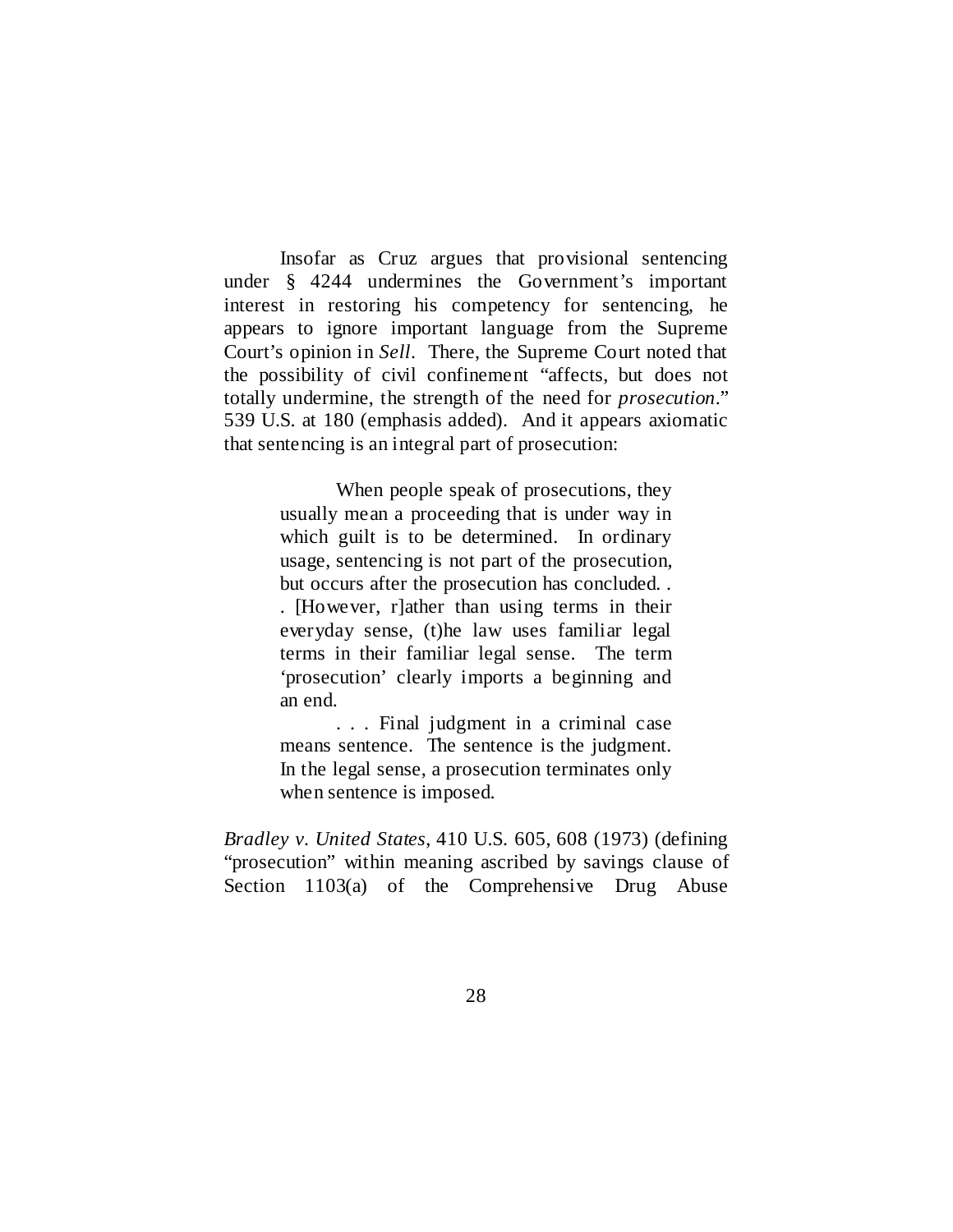Prevention and Control Act of 1[9](#page-28-0)70).<sup>9</sup> Indeed, it is hard to imagine prosecution without sentencing. Such a scheme would turn criminal convictions into little more than paper tigers. *See United States v. Petty*, 982 F.2d 1365, 1371 (9th Cir. 1993) (Noonan, J., dissenting on other grounds) ("To deny that the sentencing process is part of a criminal prosecution is to cut out the guts of criminal prosecution as it is conducted in our courts.").

Furthermore, insofar as Cruz argues that the Supreme Court's holding in *Sell* should be limited to the proceedings in

<span id="page-28-0"></span> <sup>9</sup> Several cases support this conclusion. *See Gardner v. Florida*, 430 U.S. 349, 358 (1977) (concluding in context of Sixth Amendment that "sentencing is a critical stage of the criminal proceedings at which [a defendant] is entitled to the effective assistance of counsel"); *Bradley*, 410 U.S. at 611 ("As we have said, sentencing is part of the prosecution."); *United States v. Thompson*, 713 F.3d 388, 394 (8th Cir. 2013) (holding in First Amendment context that "[s]entencing may . . . be viewed as within the scope of the criminal trial itself" (citation omitted)); *United States v. Smith*, 354 F.3d 171, 175 (2d Cir. 2003) ("[S]entencing is an integral part of 'prosecution' of the accused, as that term is used in" the General Saving Statute, 1 U.S.C. § 109"); *United States v. Wells*, 154 F.3d 412, 414 (7th Cir. 1998) (in affirming conviction for obstruction of justice, stating unequivocally that "sentencing is part of the prosecution"); *United States v. Green*, 680 F.2d 183, 191 (D.C. Cir. 1982) (Bazelon, J., dissenting on other grounds) ("Sentencing is the most important part of the typical criminal trial.").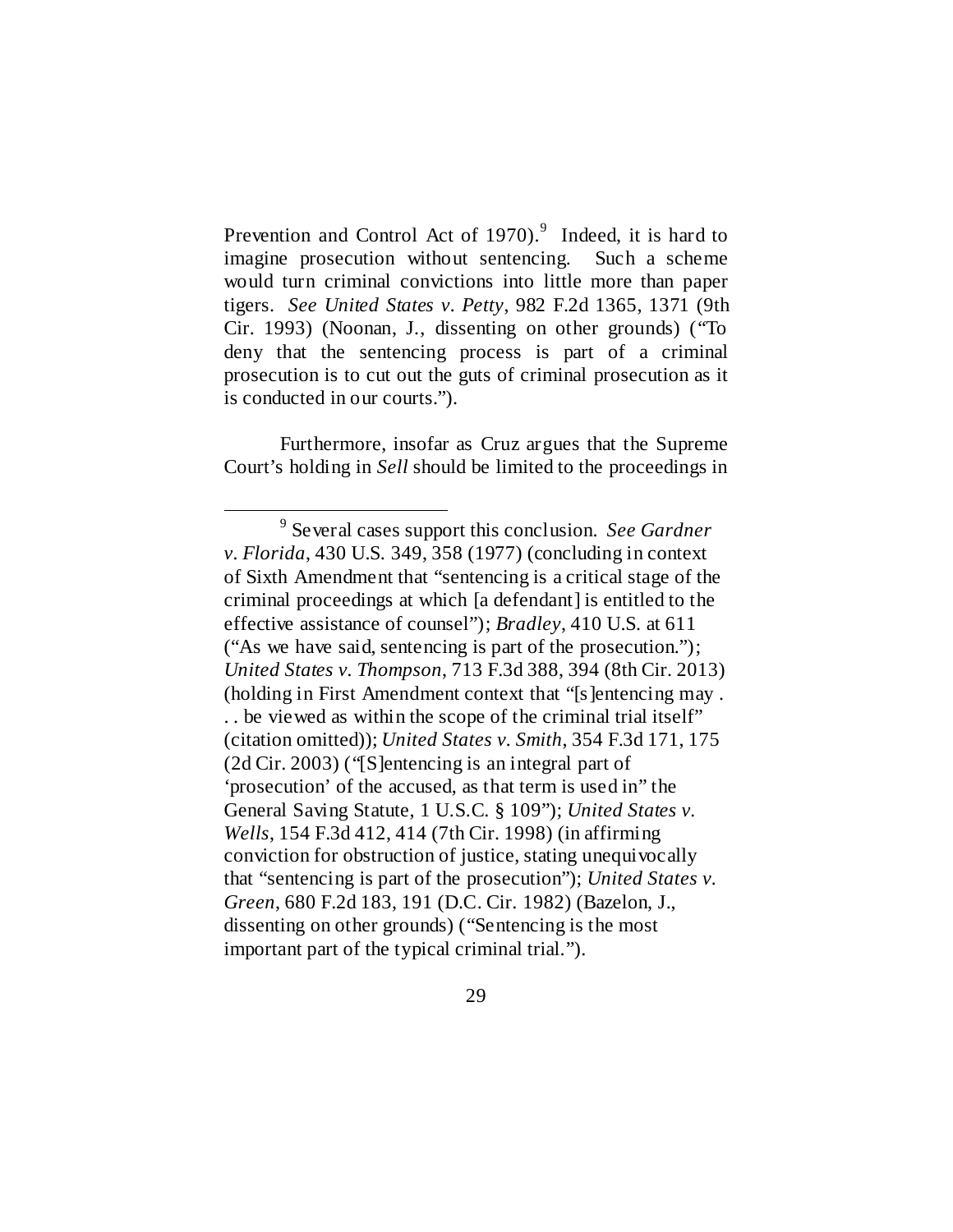which a defendant's guilt may be determined, he ignores important procedural aspects of the sentencing phase of trial. As noted above, the Supreme Court stated its concern in *Sell* that "memories may fade or evidence may be lost." 539 U.S. at 180. That concern applies with equal force to both the jury's determination of a defendant's guilt and the court's sentencing determinations. Whereas the Court announced in *Sell* that "it may be difficult or impossible to *try* a defendant who regains competence after years of commitment during which memories may fade and evidence may be lost," *id.* (emphasis added), we recognize that it may be difficult or impossible to *sentence* a defendant who regains competence after years of commitment for substantially the same reasons. *Cf. Booker*, 543 U.S. at 251 (noting that "judges have long relied upon a presentence report . . . for information (often unavailable until *after* the trial)" for sentencing purposes).

## **2. The Offenses at Issue Were "Serious" and They Thus Justified the Government's Interest**

Cruz next argues that the crimes for which he was convicted—Count II and Count III, violations of 18 U.S.C. § 115—were not as serious as the crimes at issue in *Sell* and *Grape*, and he appears to contend that the seriousness of his crimes undermines the Government's interest in restoring his competency for sentencing. The seriousness of a defendant's crimes is, of course, the yardstick against which the court will measure the governmental interests that are at stake. And serious crimes may be committed against either persons or property because "[i]n both instances the Government seeks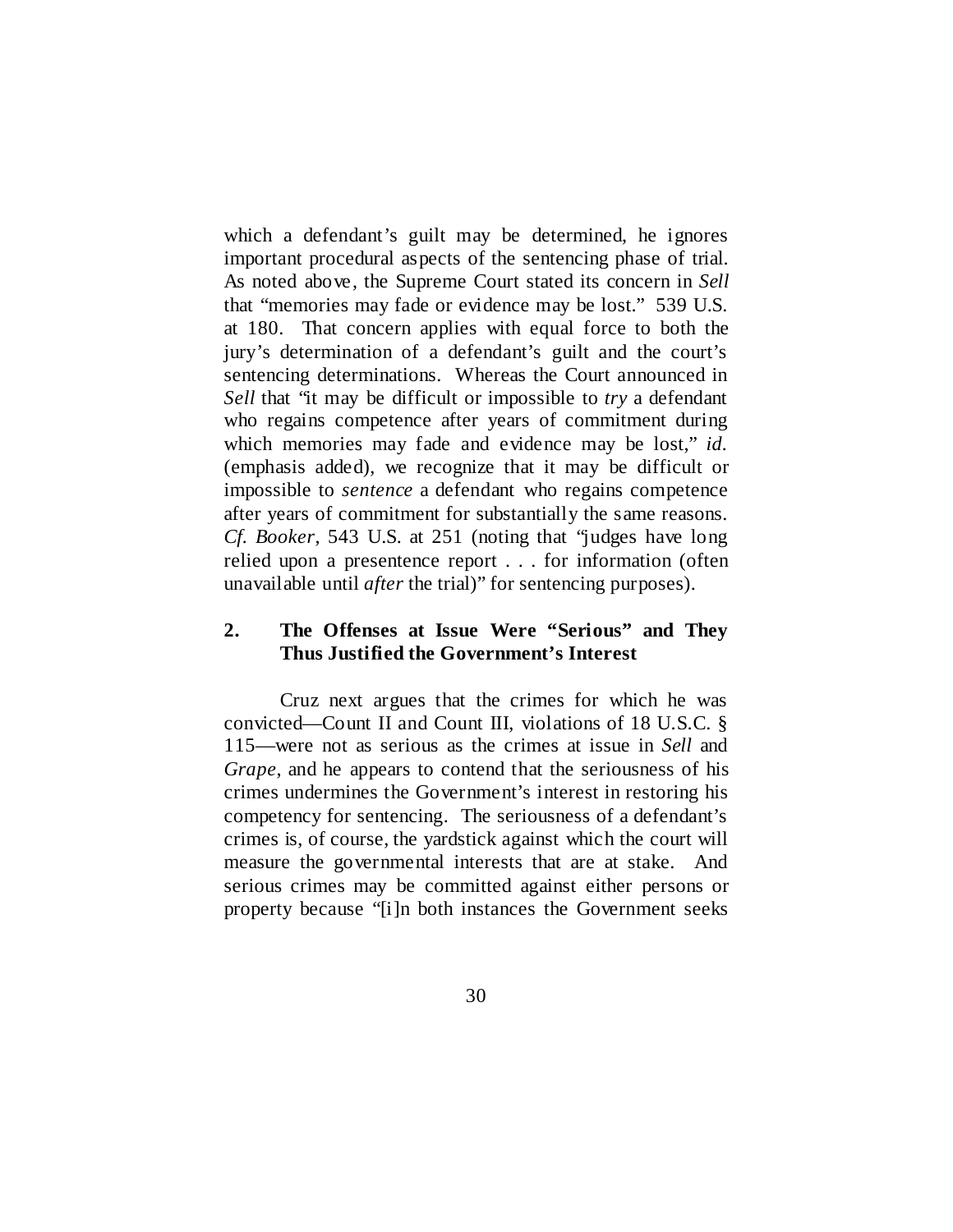to protect through application of the criminal law the basic need for human security." 539 U.S. at 180.

Because this Court has not yet promulgated a test to determine the seriousness of a crime, the District Court gauged the seriousness of Cruz's crimes by reference to both the statutory maximum sentence associated with those offenses and the likely Guidelines range that was set forth in the PSR. It concluded that, under either rubric, his crimes were serious. We agree, and, as in *Grape*, need not decide here whether the seriousness of an offense should be measured against either the statutory maximum associated with an offense or the likely Guidelines range.

Cruz has not argued by reference to the applicable statutory maximum that his crimes are not serious. Indeed, it appears that he cannot. At least two other federal appellate courts have determined that the offense at issue here, a violation of 18 U.S.C. § 115, is a serious crime because it carries a maximum sentence of ten years. *See United States v. Palmer*, 507 F.3d 300, 301, 303-04 (5th Cir. 2007); *United States v. Evans*, 404 F.3d 227, 238 (4th Cir. 2005) (concluding that violation of 18 U.S.C. § 115 is a serious crime "under any reasonable standard").

His argument on the seriousness of his crimes as gauged by the Guidelines range in the PSR is similarly unavailing. In *United States v. Gillenwater*, the defendant was charged with violations of 18 U.S.C. §§ 875 (transmitting threatening interstate communications) and 876 (transmitting threatening communications by mail), and the "likely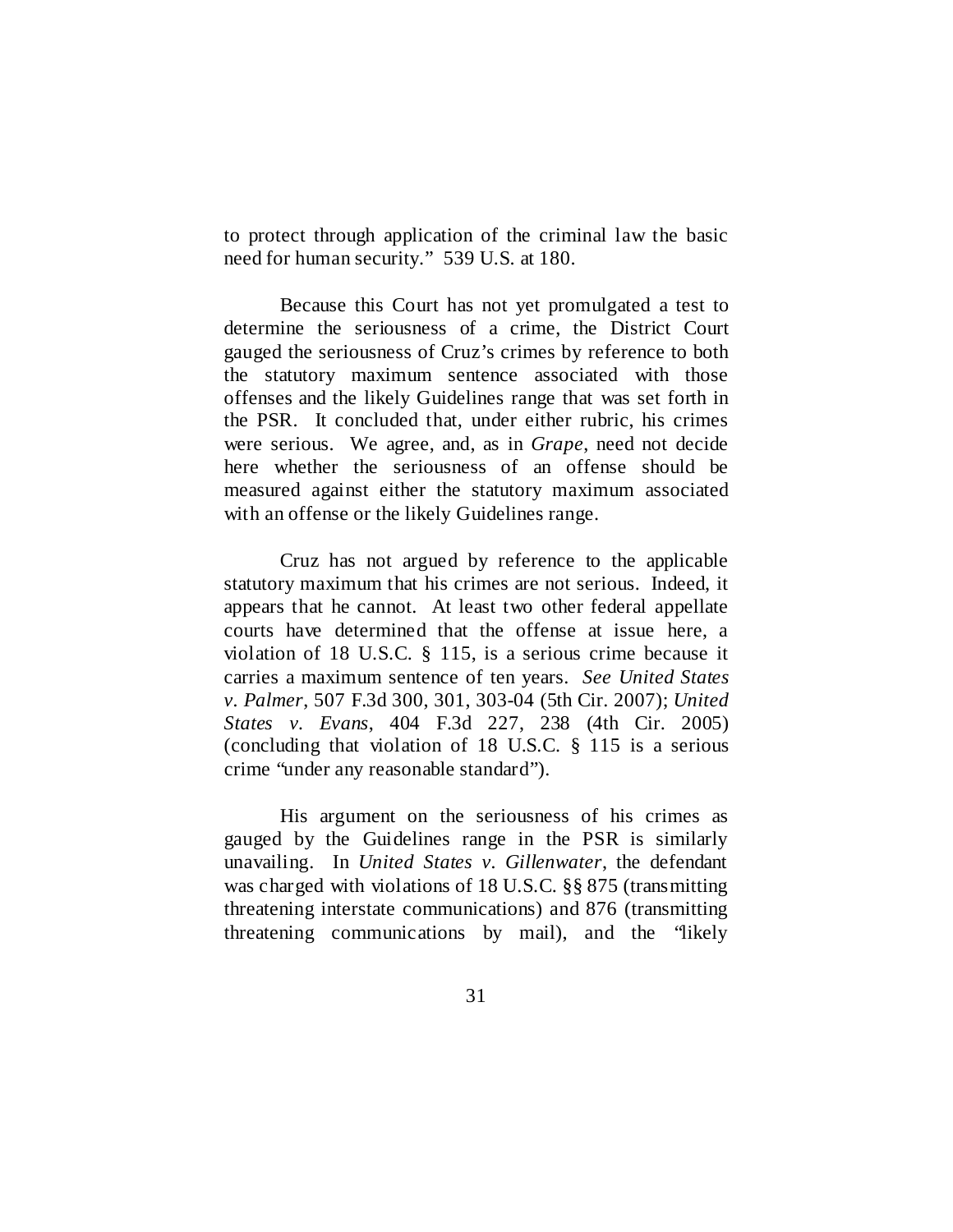Guidelines range [w]as 33 to 41 months." 749 F.3d 1094, 1101 (9th Cir. 2014). That Guidelines range is less than that at issue here.[10](#page-31-0) Retired Supreme Court Justice Sandra Day O'Connor, writing for the Ninth Circuit Court of Appeals, considered the likely Guidelines range and concluded that the charged offenses were "serious enough to establish an important governmental interest in [the defendant's] prosecution." *Id.* She noted that the defendant stood "accused of making lurid and distressing threats against a bevy of government officials and employees" and she thus reasoned that through prosecution the Government sought "'to protect through application of the criminal law the basic human need for security'... [and] the very integrity of our system of government." *Id.* (quoting *Sell*, 539 U.S. at 180).

<span id="page-31-0"></span> $10$  Cruz takes issue with the likely Guidelines range that was presented in the PSR, which was premised on a career offender enhancement. It appears, however, that the legal arguments relating to that issue are foreclosed by our recent decision in *United States v. Marrero*, 743 F.3d 389 (2014).

In any event, the Guidelines range urged by Cruz i.e., 51 to 63 months—is still greater than that at issue in *Gillenwater*. It is thus a difference without distinction. Even if we accepted the Guidelines range urged by Cruz, then we would conclude that the crimes at issue are serious. *See Gillenwater*, 749 F.3d at 1101 (concluding that threats of violence, directed against federal officials, were serious where likely Guidelines range called for only thirty three to forty-one months' imprisonment).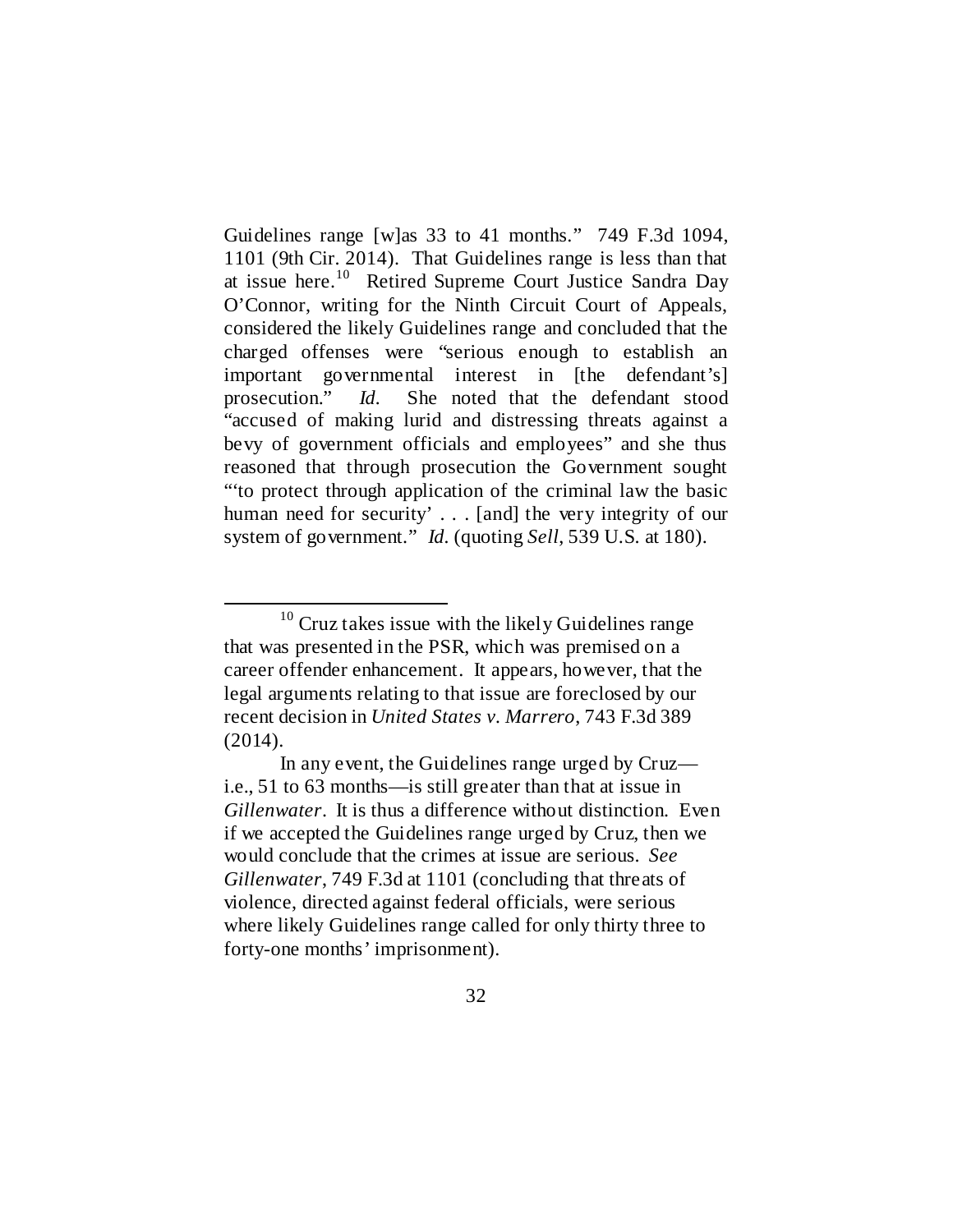The crimes at issue here are no less "lurid and distressing" than those at issue in *Gillenwater*. There, the defendant was charged with sending violent and graphically descriptive threats to officials from the Occupational Safety and Health Administration and the Department of Labor. *See id.* at 1097-98. Here, Cruz repeatedly threatened officials from the SSA and Federal Protective Service ("FPS"). He yelled at several SSA officials that they were "going to need toe tags" and told an FPS official that he would "take [his] ticket book, take [his] gun, take [his] doughnut and beat [his] ass." In another, particularly graphic encounter with an FPS official, he stated that "[t]here [sic] gonna be a war about this," explaining that you should be concerned about yourself. . . . If I'm gonna tell you I'm gonna kill you, I ain't gonna tell you I'm gonna kill you, I'm gonna swing at you, all I gotta do is hit you one time," and inviting the official to "come see me in person so we can talk and see whatever, so I can see what I'm talking to. Give me a target, you have one." *United States v. Cruz*, No. 11-242, 2012 WL 3027809, at \*1 (M.D. Pa. July 24, 2012) (citations and quotation marks omitted).

Those statements demonstrate the reasonableness of concluding that the Government's interest in preserving "human security" is as great here as it was in both *Sell* and *Gillenwater*. *See Sell*, 539 U.S. at 180 (recognizing the Government's need "to protect through application of the criminal law the basic human need for security"); *Gillenwater*, 749 F.3d at 1101 (recognizing the Government's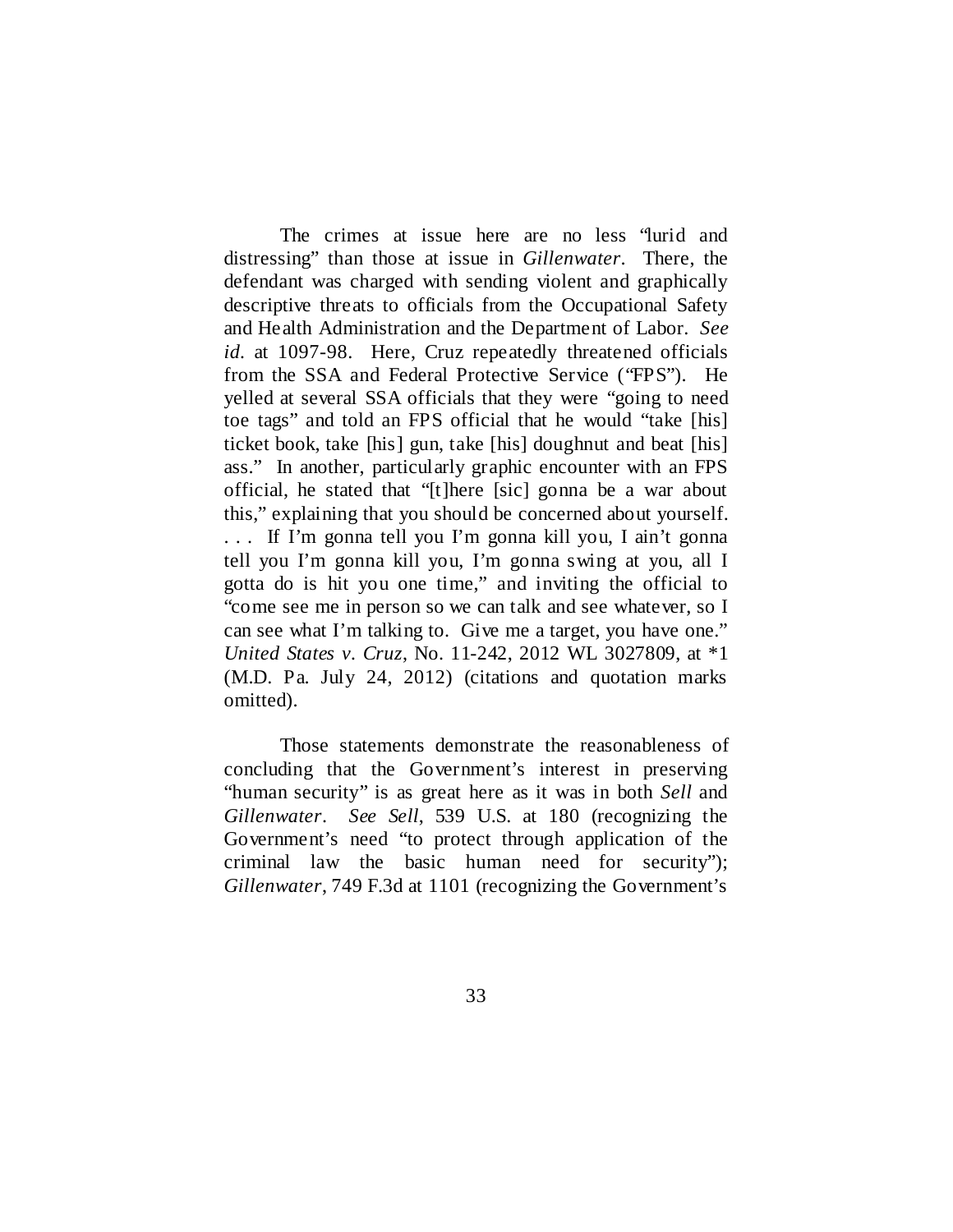need "to protect the very integrity of our system of government"). $^{11}$  $^{11}$  $^{11}$ 

# **3. As a General Matter, the District Court Did Not Commit Reversible Plain Error When it Considered and Relied on the PSR**

Cruz next argues that the District Court erred when it considered the Guidelines range appearing in the PSR

Furthermore, the error that Cruz would have us assign could not have affected his substantial rights. Although the District Court concluded that Cruz's crimes were serious by reference to the likely Guidelines range, it reached the same conclusion upon its separate and alternative analysis of the mandatory maximum sentence associated with his crimes. Because it consideration of the likely Guidelines range ultimately did not affect the outcome of his *Sell* proceeding, Cruz was not and could not be prejudiced by it. *See United States v. Stevens*, 223 F.3d 239, 242 (3d Cir. 2000).

<span id="page-33-0"></span> $11$  In any event, the District Court's consideration of the seriousness of Cruz's offenses by reference to the likely Guidelines range cannot constitute plain error. As noted above, we have yet to decide whether the seriousness of an offense should be measured against mandatory minimum sentences or likely Guidelines ranges. Other circuit courts are split on that issue. *See Grape*, 549 F.3d at 600; *see also Dillon*, 738 F.3d at 292 (recognizing the circuit split as recently as December of 2013). Under those circumstances, there could be no plain error. *See, e.g.*, *United States v. Keller*, 666 F.3d 103, 109 & n.7 (3d Cir. 2011).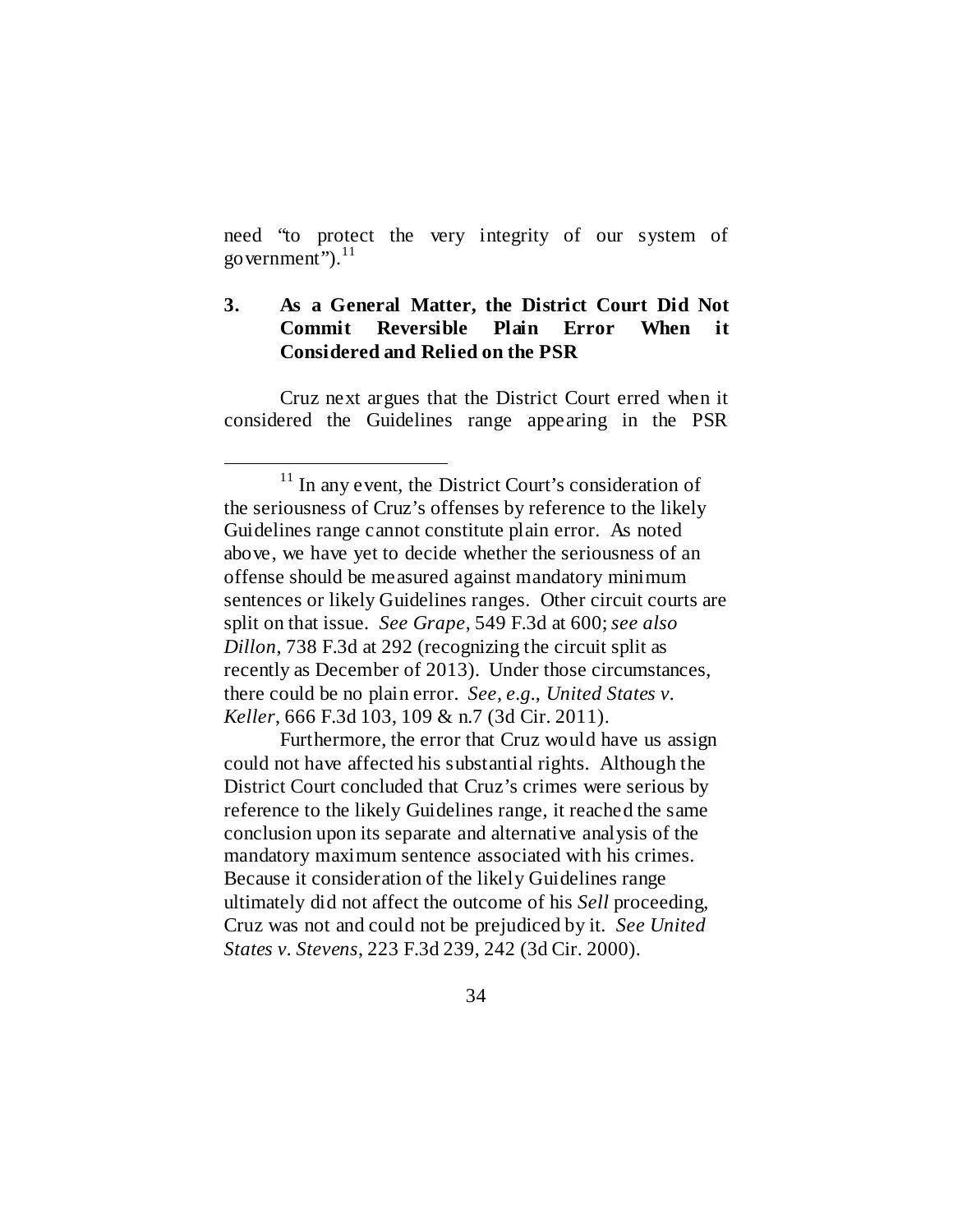because that range did not account for Cruz's mental health status, which could potentially serve as a basis for a downward departure or variance. However, because Cruz raises this argument for the first time in the Reply Brief, we will not consider it. Instead, we will deem it, like the other arguments that were raised for the first time in the Reply Brief, to be waived. *See Pelullo*, 399 F.3d at 222.

## **C.**

Lastly, Cruz argues that the District Court erred when it concluded that the Government's interest was not undermined by the likelihood that Cruz will be civilly committed in the future. As discussed above, that circumstance involves a fact-specific inquiry, and , accordingly, this Court should review the District Court's related legal conclusions *de novo* and its factfinding for clear error. *See Dillon*, 738 F.3d at 291.

The District Court considered the likelihood that Cruz would be civilly committed in the future under both federal and state civil commitment statutes and concluded that it was, at best, unclear. (*See* App. 9-10.) In pertinent part, it explained:

> Under 18 U.S.C. § 4246(d), the court would need to find that Cruz is suffering from a mental disease or defect that would create "a substantial risk of bodily injury to another person or serious damage to property of another" if released. Similarly, the state civil commitment statute, 50 [Pa.C.S.] § 7301,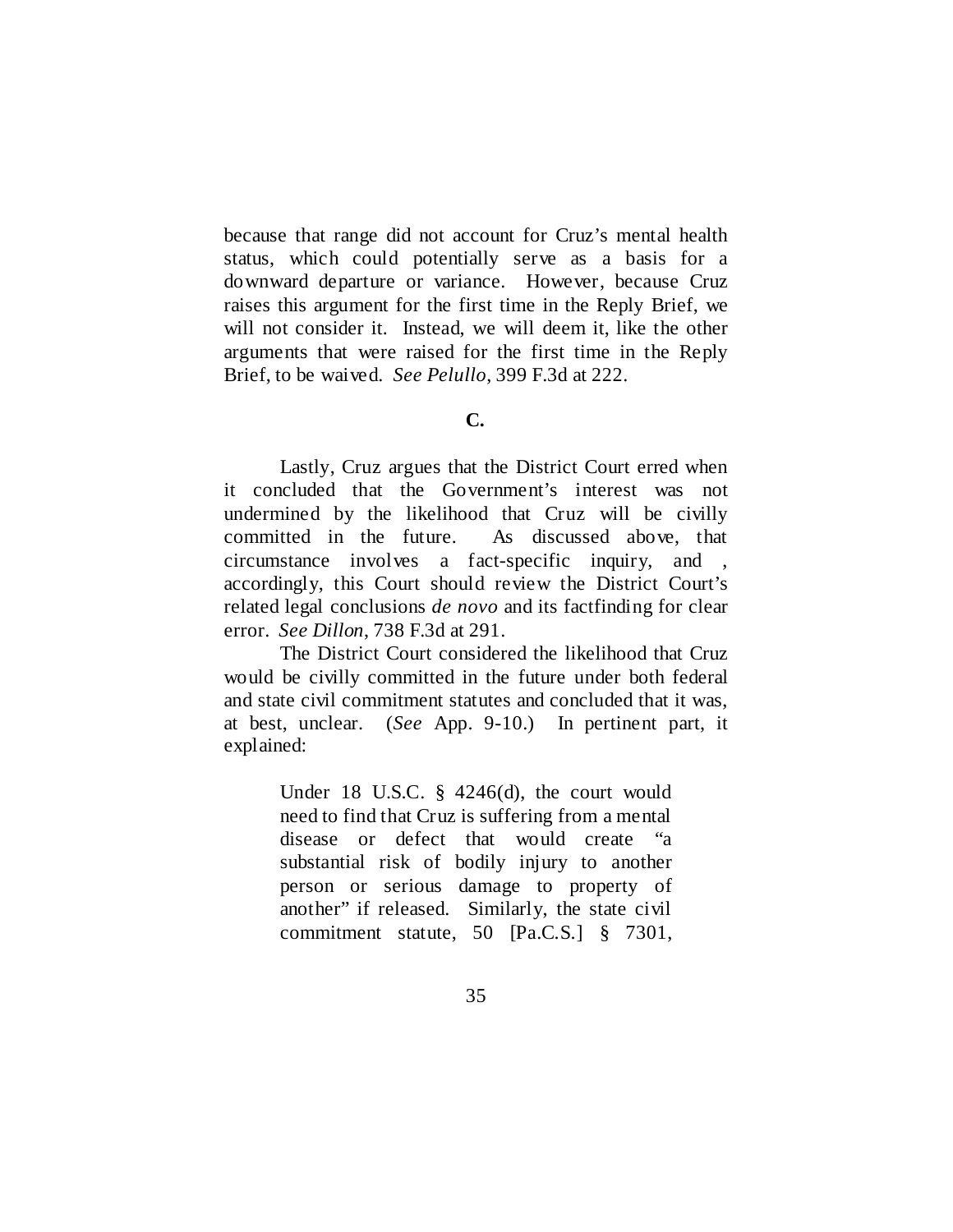provides for involuntary emergency examination and treatment of people who are "severely mentally disabled and in need of immediate treatment." Under the statute, a person is severely mentally disabled when, as a result of mental illness, "he poses a clear and present danger of harm to others or to himself." 50 [Pa.C.S.] § 7301(a). A "clear and present danger of harm" to others may be "demonstrated by proof that the person has made threats of harm and has committed acts in furtherance of the threat to commit harm." 50 [Pa.C.S.] § 7301(b).

The May 2013 evaluation explicitly states that Cruz has not posed a threat to himself or others while housed at FMC-Butner and does not pose a risk of committing serious harm to others. Cruz was convicted of two counts of threatening federal law enforcement officers, but there is no indication that he committed explicit acts in furtherance of those threats. On the other hand, the pre-sentence investigation report indicates that Cruz has a lengthy criminal history involving numerous acts of violence and threats of violence and an extensive history of mental health treatment, including involuntary commitments. Entries from the [BOP's] Psychology Data System, dated June 20, 2013 to October 10, 2013, indicate that Cruz has continued to threaten violence against others. Several entries indicate

36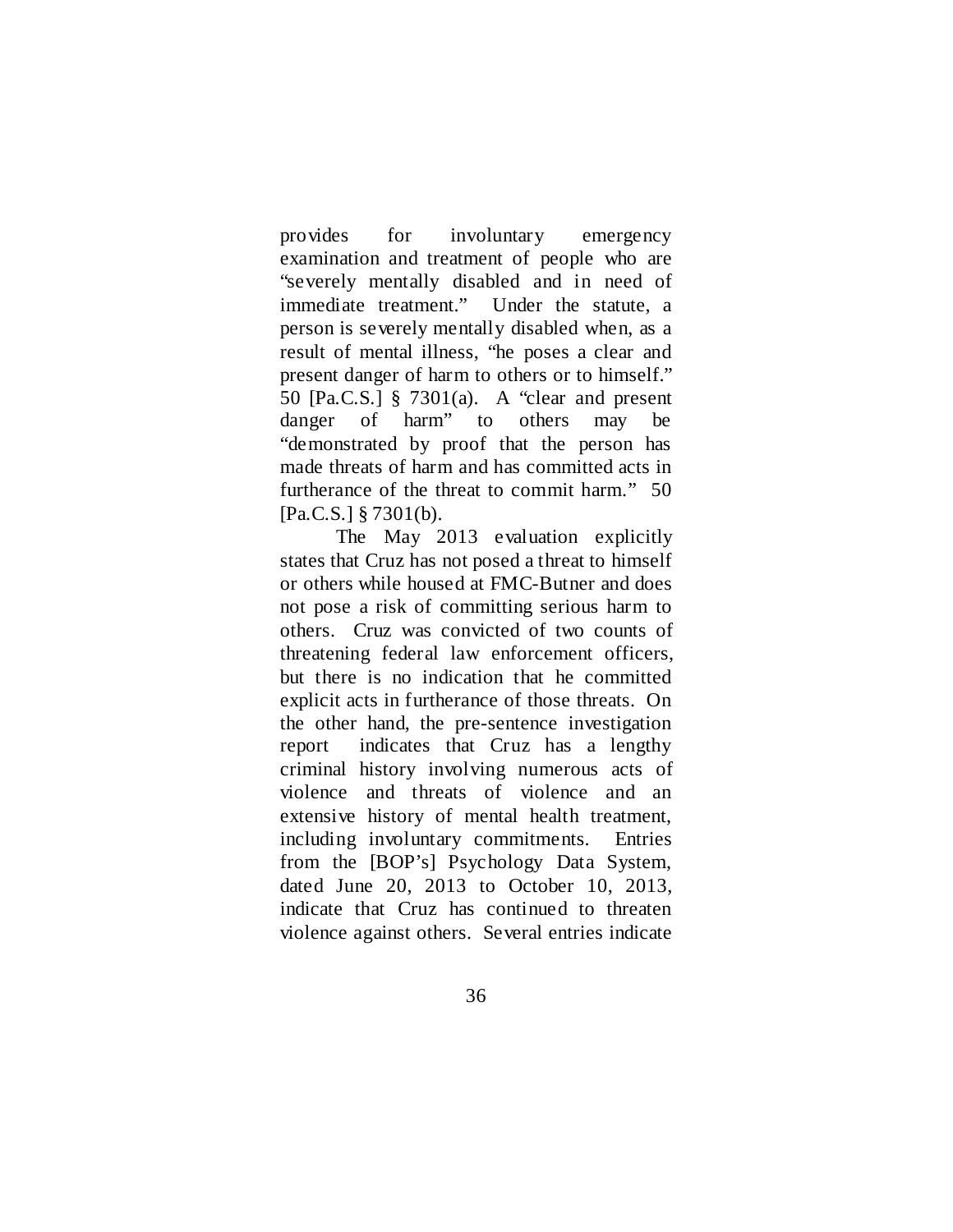that the potential for Cruz to cause harm to others is moderate or high.

(*Id.*) On those facts, it concluded that "[u]ncertainty surrounding the issue of whether Cruz is likely to be civilly committed does not materially diminish, and it clearly does not undermine, the government's interest in sentencing Cruz." (App. 10.)

Following close review of the record, we will not disturb the District Court's factfinding because it is not clearly erroneous. Its recitation of the facts, including those related to the May 2013 evaluation, Cruz's history of mental health issues, and his history of violence and threats of violence, is well-supported by the record. Thus, we find no error in the District Court's conclusion that it was uncertain whether Cruz would in the future meet the factual prerequisites for civil commitment under either 18 U.S.C. § 4246 or 50 Pa.C.S. § 4244. The stark contrast between the May 2013 evaluation and Cruz's history of both threats of violence and actual violence fairly led the District Court to reach that conclusion. Further, we find no plain error in the District Court's conclusion that such uncertainty neither materially diminished or undermined the Government's interest in restoring his competency for sentencing. *Cf. Mikulich*, 732 F.3d at 697.

Furthermore, under plain error review, Cruz has failed to demonstrate that he was prejudiced by any alleged error in either the District Court's factfinding or ultimate conclusion that uncertainty surrounded the likelihood of future civil